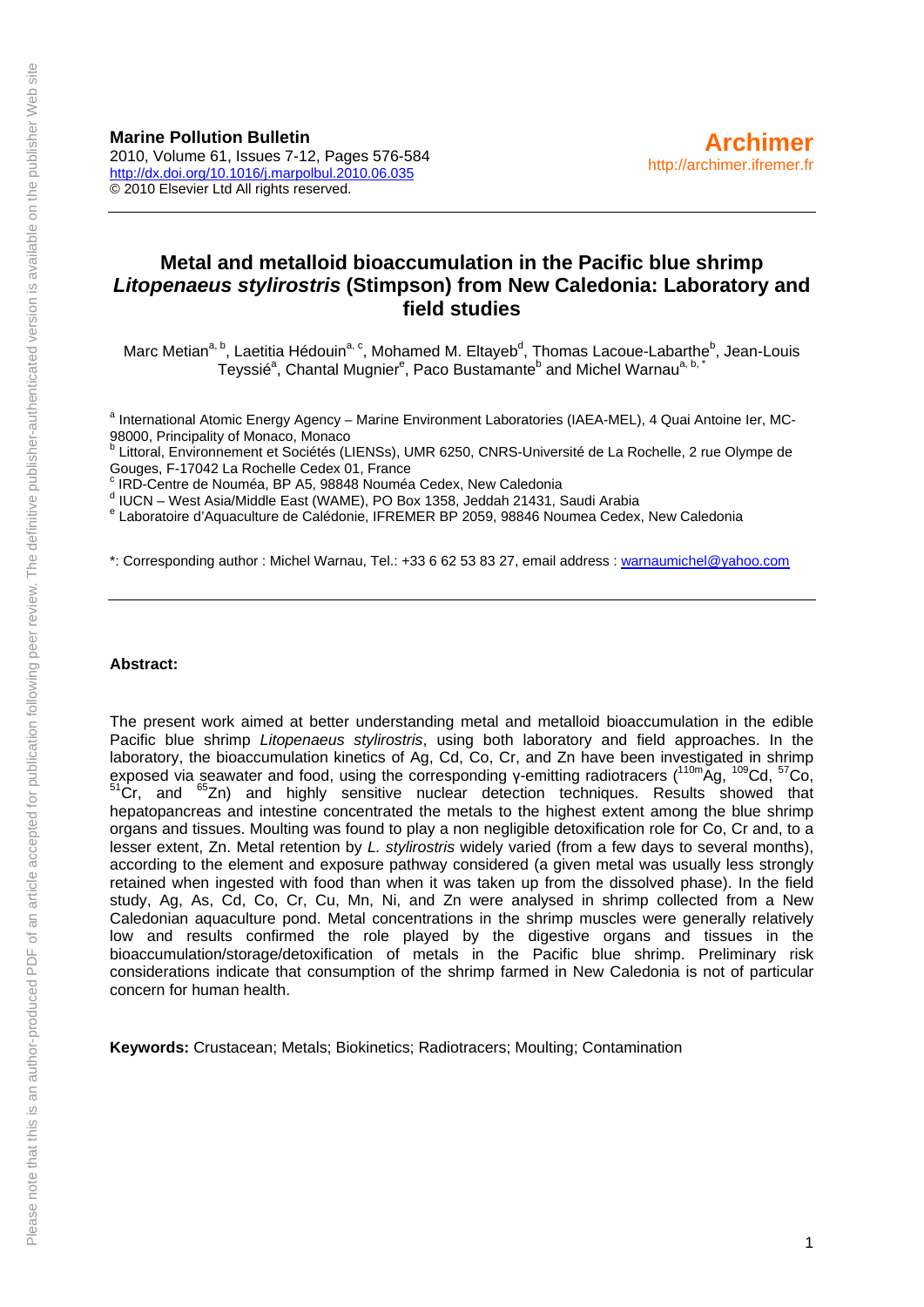## **1. Introduction**

In many countries, shrimp is one of the most consumed seafood and wild-caught stocks are heavily fished (e.g., Cascorbi, 2007). While most species show no clear signs of overfishing, shrimp are believed to be exploited at or near their maximum sustainable yield (Cascorbi, 2007). Alternatively, shrimp culture has been adopted and consolidated as one of the largest profitable aquaculture activities all over the world (it has e.g. the most important commodity traded in value terms; FAO, 2007). Since 1997, the aquaculture shrimp production shows a strong expansion with an increase of 165% (viz., a 15% annual growth, FAO, 2007).

Among the shrimp species that are cultured, the Pacific blue shrimp *Litopenaeus stylirostris*, which is originally from the Pacific coast of Latin America, is well reared in the South Pacific region, especially in New Caledonia. This Overseas French Territory is the first world aquaculture producer of *L. stylirostris* with 2278 tonnes produced in 2006 (FAO, 2008), of which more than the half is exported. Indeed, in 2005, 73% of the production was exported to France, Japan and Australia, and represented the second major export of the country (GFA, 2006).

New Caledonia is also known for another natural wealth: its nickel resources. Indeed, the largest resources of Ni laterites in the world (20–25%) are found in the soils of New Caledonia, which have been largely exploited for more than a century (Dalvi et al., 2004). Nowadays, mining activities constitute the major economical resource of the Territory, which is the third world largest producer of nickel. Obviously, open-cast mining exploitations result in a considerably increased discharge of metals into the lagoon waters either directly or indirectly (via e.g. deforestation and enhanced soil erosion). This input threatens and damages the coastal ecosystems, local biodiversity, and quality of local seafood (Labrosse et al., 2000;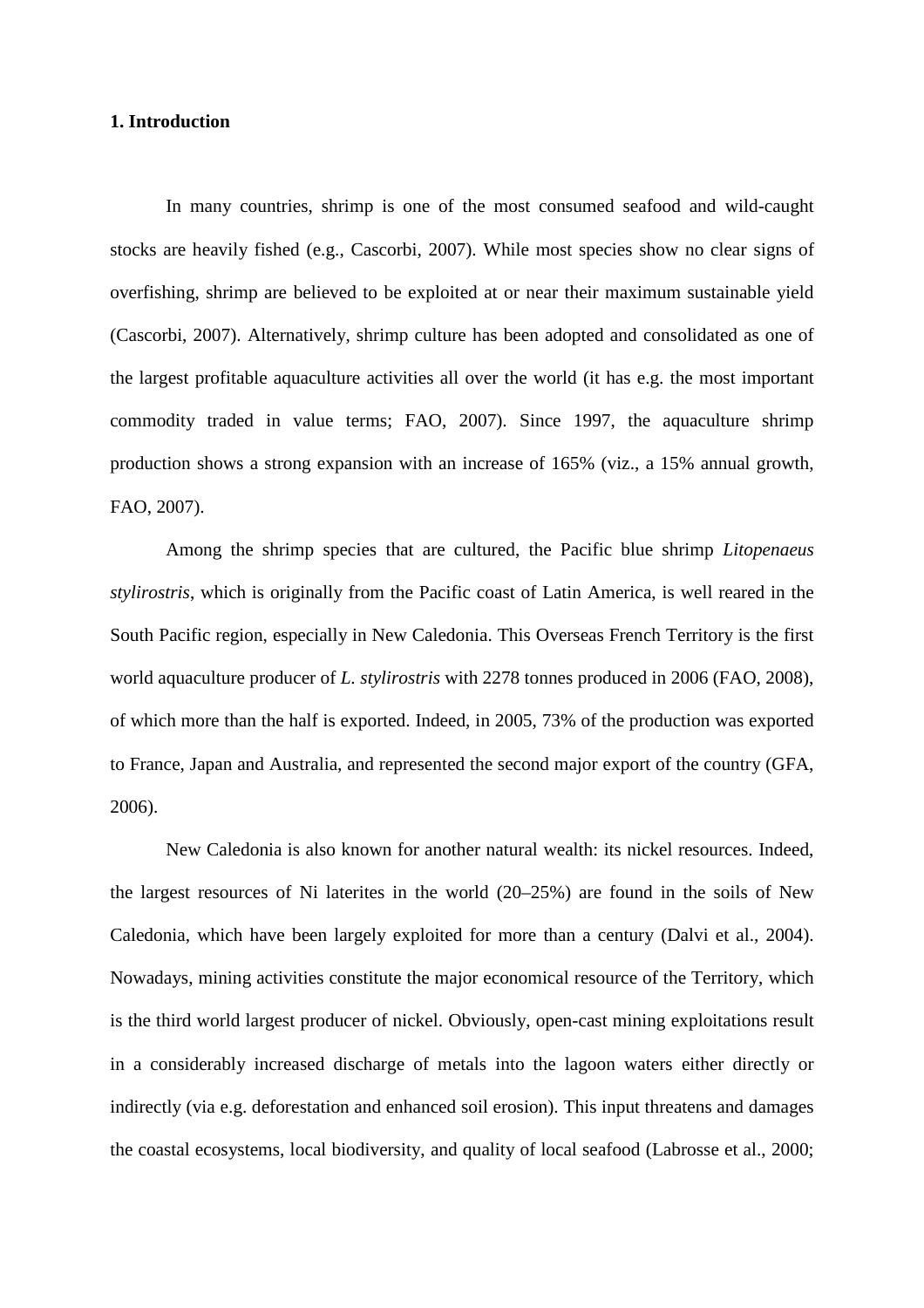Hédouin et al., 2007; Labonne et al., 2008; Metian et al., 2008a; Chouvelon et al., 2009). Mining-originating metal contamination is due essentially to Ni and the main mining byproducts occurring at elevated concentrations in Ni ores, such as Co, Cr and Mn (Metian et al., 2008a,b).

Metal-enriched soils are obviously also a potential non negligible contamination source for shrimp ponds which are located near the coast (Mugnier et al., 2001). However, to the best of our knowledge, there are few studies available in the open literature that have investigated metal levels in the blue shrimp *L. stylirostris* (see e.g., Paez-Osuna and Ruiz-Fernandez, 1995a; Frías-Espericueta et al., 2007). Among them, only one considered the New Caledonian blue shrimp with a focus on the risk linked to its consumption (Chouvelon et al., 2009).

Therefore the aim of this study was to investigate the bioaccumulation and tissue distribution of a range of elements in the shrimp *L. stylirostris*, using both laboratory experiments under controlled conditions and *in situ* investigations. For this purpose, the bioaccumulation kinetics and body distribution of five selected radiotracers  $(110m)$ Ag,  $109$ Cd,  ${}^{57}Co$ ,  ${}^{51}Cr$ , and  ${}^{65}Zn$ ) were determined in the blue shrimp experimentally exposed to the metal radiotracers via seawater and their food. In the field study, eight metals (Ag, Cd, Co, Cr, Cu, Mn, Ni, and Zn) and one metalloid (As) were analysed in the tissues of *L. stylirostris* from an aquaculture farm to assess their levels and the human risk related to shrimp consumption.

## **2. Materials and Methods**

#### *2.1. Radiotracer experiments in the laboratory.*

#### *2.1.1. Origin and acclimation of organisms*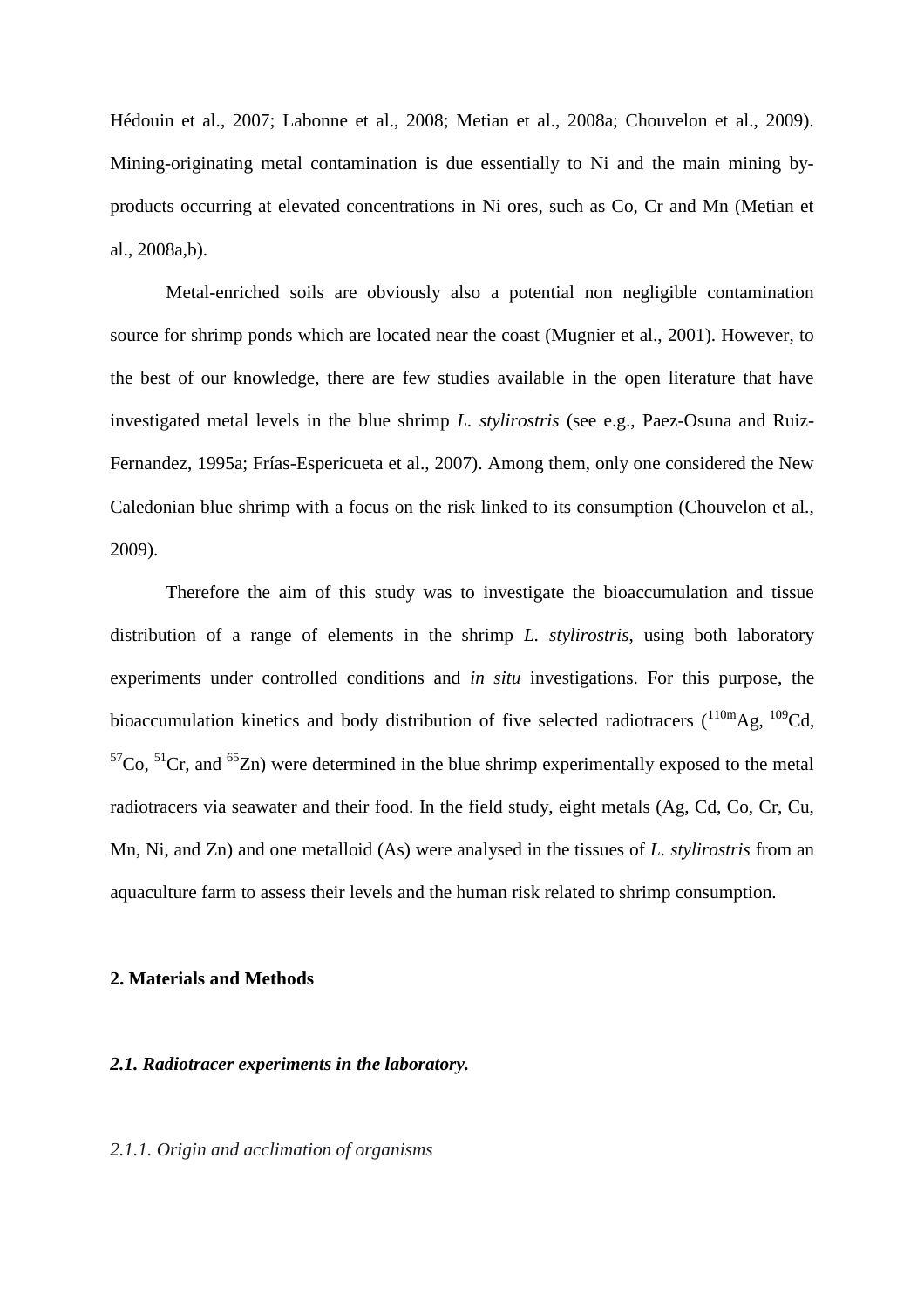A batch of approximately 100 *Litopenaeus stylirostris* (Stimpson, 1874) was obtained from the Ifremer experimental farm (Station d'Aquaculture Ifremer de Saint-Vincent, New Caledonia) in January 2002 and shipped to MEL premises in Monaco. Prior to experimentation shrimp were acclimated for 2 months to laboratory conditions (open circuit 400-l aquarium; 0.45-um filtered water renewal: 40 l h<sup>-1</sup>; salinity: 36 p.s.u.; temperature: 25  $\pm$ 0.5°C; pH:  $8.0 \pm 0.1$ ; light/dark cycle: 12h/12h) simulating the conditions prevailing in pond waters where shrimp are reared. During acclimation, shrimp were fed daily pre-cooked mussels. Recorded mortality was lower than 3%.

Forty penaeids of similar size and weight  $(7.2 \pm 1.1)$  g wet wt) were then collected and divided in two groups of 20 individuals. Each group was placed in a 70-l glass aquarium (0.45-um filtered water; constant aeration; salinity: 36 p.s.u.; temperature:  $25 \pm 0.5^{\circ}$ C; pH:  $8.0 \pm 0.1$ ; light/dark cycle: 12h/12h; open *vs.* close circuit as indicated below) in which the experiments were conducted (see below). In order to avoid cannibalism (e.g. during moulting) and to facilitate individual recognition, during the whole duration of the experiments, each shrimp was kept individually in a cylindrical PVC container (160 mm height  $\times$  80 mm diameter) covered above and below with 300-µm mesh size net (to allow for free water circulation).

#### *2.1.2. Exposure via seawater*

A 24-d radiotracer exposure was carried out to determine the uptake kinetics of dissolved metals in *L. stylirostris*. Physico-chemical parameters of the seawater (salinity, temperature and pH) were checked twice daily all along the experiment duration. The selected metals (Ag, Cd, Co, Cr, Zn) were introduced into the experimental microcosm as high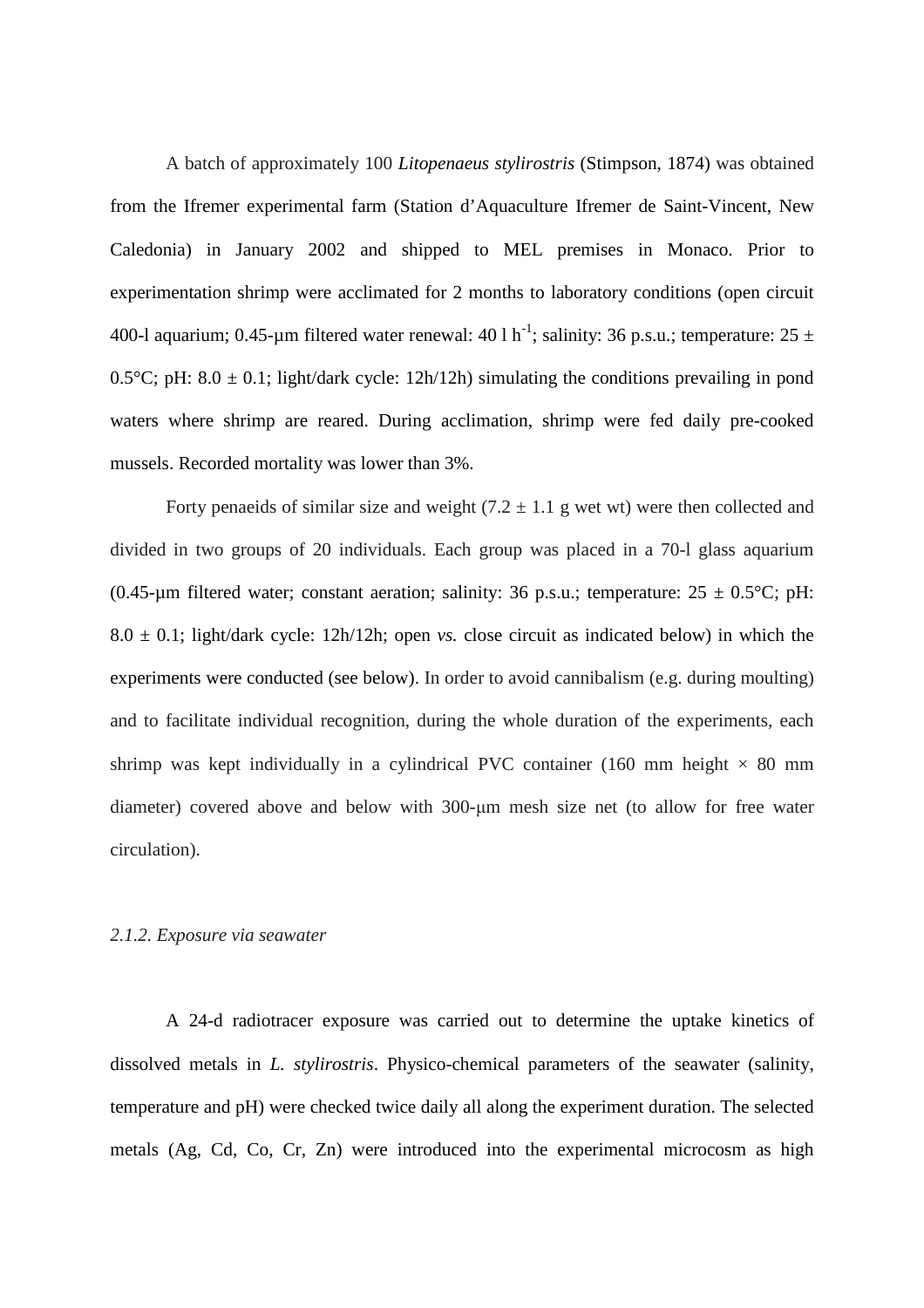specific activity radiotracers purchased from Amersham, UK  $(^{109}Cd$  as CdCl<sub>2</sub> in 0.1M HCl,  $T_{1/2} = 426.6$  d and <sup>51</sup>Cr as Na<sub>2</sub>CrO<sub>4</sub> in saline solution,  $T_{1/2} = 27.7$  d), CERCA, France (<sup>110m</sup>Ag as AgNO<sub>3</sub> in 1M HNO<sub>3</sub>,  $T_{1/2} = 249.8$  d and <sup>57</sup>Co as CoCl<sub>2</sub> in 0.1M HCl,  $T_{1/2} = 271.8$  d), and Isotope Product Lab., USA (<sup>65</sup>Zn as ZnCl<sub>2</sub> in 0.5M HCl,  $T_{1/2} = 243.9$  d). Seawater was spiked with a low nominal activity of each selected radiotracer: 0.5 kBq  $1^{-1}$  ( $110mAg$ ,  $57Co$ ,  $65Zn$ ), 1 kBq  $l^{-1}$  (<sup>51</sup>Cr) and 1.5 kBq  $l^{-1}$  (<sup>109</sup>Cd). In term of stable metal concentration, these additions corresponded to Ag (19 pmol  $l^{-1}$ ), Cd (0.7 pmol  $l^{-1}$ ), Co (0.5 pmol  $l^{-1}$ ), Cr (2.9 pmol  $l^{-1}$ ) and Zn (92 pmol  $1^{-1}$ ), i.e. activities that are 1 to 3 orders of magnitude lower than the background concentrations of these metals in open seas (Bruland, 1983). No change in pH was detectable in the aquarium (close circuit) after tracer addition. Seawater and spikes were renewed daily for 5 d, then every second day in order to keep exposure activities constant (Hédouin et al., 2006). Activity of the metal tracers in seawater was checked daily, before and after each seawater renewal, to determine time-integrated activities (Warnau et al., 1996a; Rodriguez y Baena et al., 2006a). For the entire experimental time course, the time-integrated tracer activities in seawater were 0.46 kBq  $^{110m}$ Ag l<sup>-1</sup>, 1.56 kBq  $^{109}$ Cd l<sup>-1</sup>, 0.56 kBq  $^{57}$ Co l<sup>-1</sup>, 1.27 kBq  $5^1$ Cr l<sup>-1</sup>, and 0.46 kBq  $65$ Zn l<sup>-1</sup>. Shrimp were fed briefly (30 min) before each seawater and spike renewal in clean seawater so as to avoid any possible ingestion of radiotracer through the food. Shrimp were individually and periodically γ-counted alive over the 24-d exposure period to determine the radiotracer uptake biokinetics (Warnau and Bustamante, 2007).

At the end of the exposure period, the 20 blue shrimp were carefully transferred to another 70-l aquarium supplied with natural flowing seawater (open circuit; water renewal: 40 l h<sup>-1</sup>). They were fed daily and were periodically γ-counted to follow the radiotracer depuration kinetics over 43 d. After 4 and 43 d, 3 individuals were dissected: the abdominal exoskeleton, the abdominal muscle, the cephalothorax, the hepatopancreas and the intestine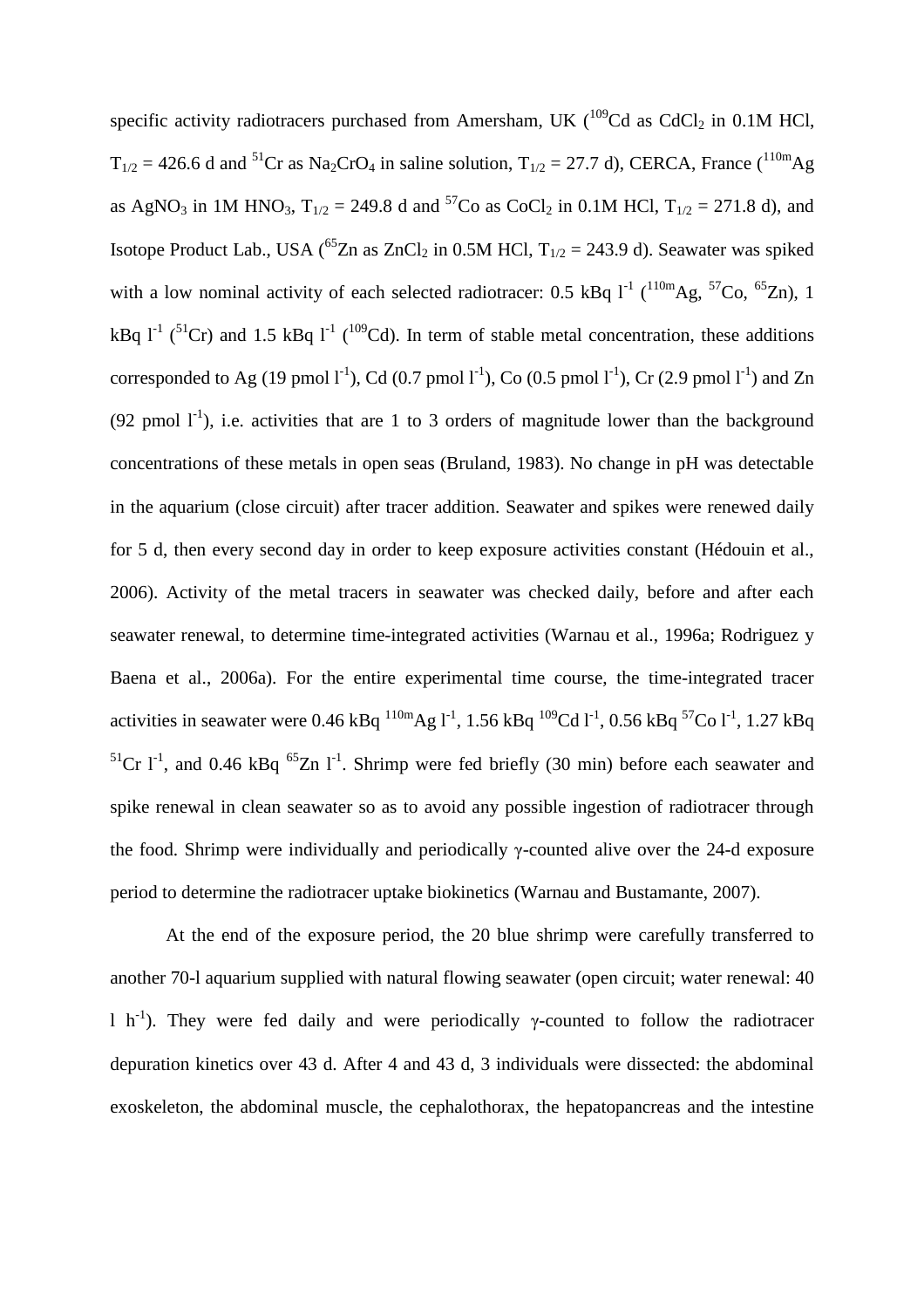were separated, weighed (wet wt) and radioanalysed to determine the radiotracer body distribution.

When an ecdysis event occurred during the experiment, the exuvia was immediately removed from the PVC container, carefully rinsed with clean filtered seawater, weighed, and γ-counted.

## *2.1.3. Exposure via the food*

Preparation of the radiolabelled food was carried out by exposing for 3 weeks commercial mussels (*Mytilus edulis*) via natural seawater spiked with the radiotracers: 0.5 kBq  $l^{-1}$  (<sup>110m</sup>Ag, <sup>57</sup>Co, <sup>65</sup>Zn), 1 kBq  $l^{-1}$  (<sup>51</sup>Cr) and 1.5 kBq  $l^{-1}$  (<sup>109</sup>Cd) (Boudjenoun et al., 2007).

The 20 shrimp placed in the 70-l glass aquarium (open circuit; water renewal:  $40 \, 1 \, \text{h}^{-1}$ ) were each provided with one radiolabelled mussel that was introduced in each PVC container. Shrimp were allowed feeding on the mussel for 3 h (pulse-chase feeding method; see e.g. Warnau et al., 1996a; Metian et al., 2008c). In parallel, a group of 3 additional shrimp was placed in the same aquarium in 3 additional PVC containers and fed uncontaminated mussels. These individuals were used as a control for any possible radiotracer recycling from seawater due to radiotracer leaching from the contaminated food or, later on, from shrimp depuration. At the end of the feeding period, each shrimp (including the control ones) was whole-body γcounted alive. From then onwards, organisms were regularly radioanalysed to follow the radiotracer depuration kinetics over 39 d. After 39 d of depuration, 3 individuals were dissected to determine the body distribution of the radiotracers. As for seawater experiment, when moulting events did occur, exuviae were immediately removed to be radioanalysed.

## *2.1.4. Radioanalysis*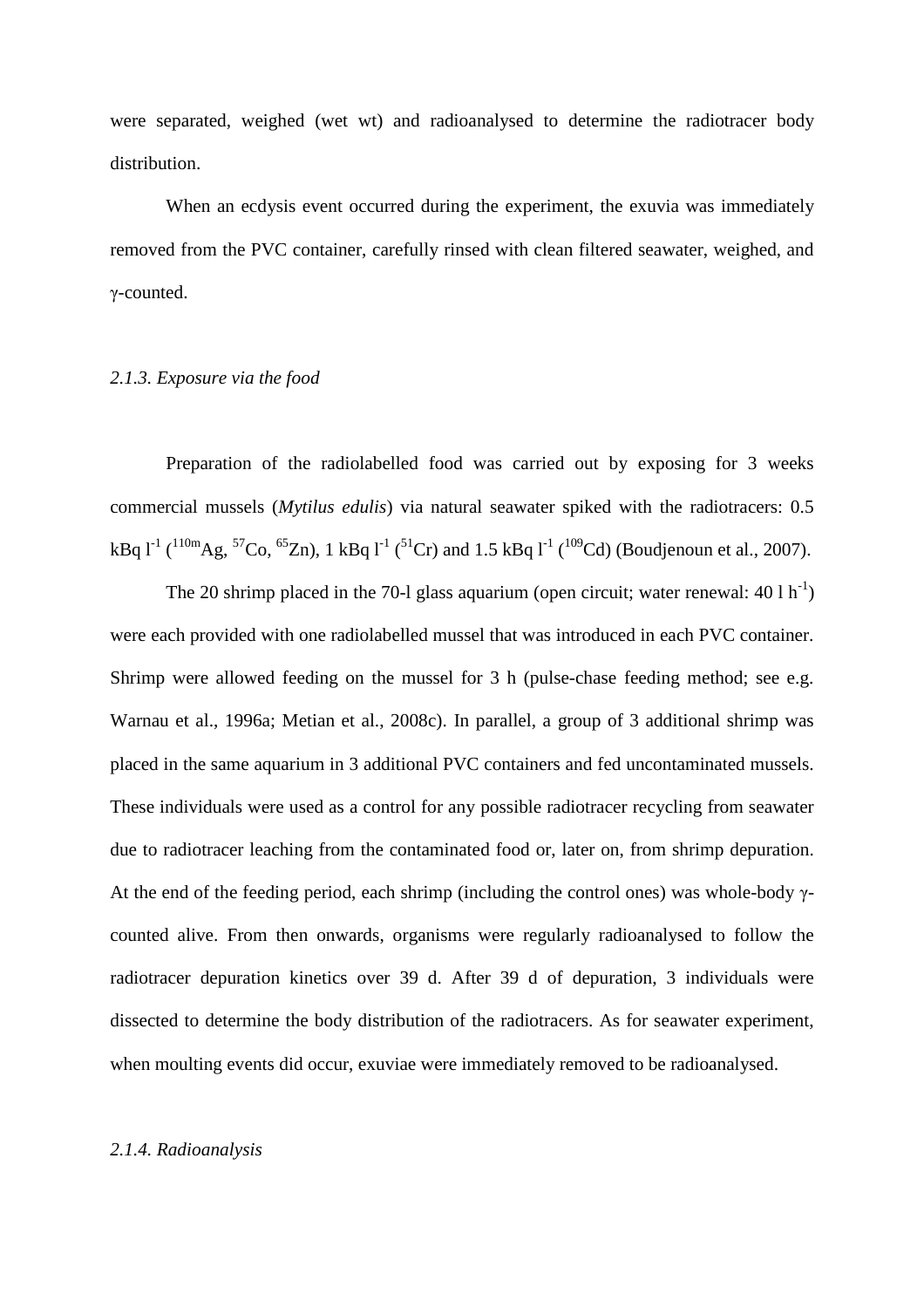Radioactivity was measured using a high-resolution γ-spectrometer system composed of three Germanium -N or P type- detectors (EGNC 33-195-R, Eurysis®) connected to a multi-channel analyzer and a computer equipped with a spectra analysis software (Interwinner® 6). The radioactivity was determined by comparison with standards of known activity and of appropriate geometry. Measurements were corrected for counting efficiency and physical radioactive decay. Counting time was adjusted to obtain propagated counting errors less than 5% (Rodriguez y Baena et al., 2006b). Counting times usually ranged from 10 to 20 min for the radioanalysis of living organisms.

#### *2.2. Metals in organisms from the field*

### *2.2.1. Trace element analysis*

Twelve *L. stylirostris* were collected in the ponds of the "Station d'Aquaculture Ifremer de Saint-Vincent" in March 2005. Each individual was rinsed thrice with seawater to remove sediment and other particles, weighed  $(5.3 \pm 1.2$  g wet wt) and then dissected to separate exoskeleton (abdominal exoskeleton including pleiopods and tail), muscle (abdominal muscle), cephalothorax, hepatopancreas, and intestine. All tissue samples were dried at 60°C until reaching a constant weight, ground to powder and digested according to the method described in Hédouin et al. (2008). Elements were then analysed using a Varian® Vista-Pro ICP-OES (As, Cr, Cu, Mn, Ni, and Zn) or a Varian<sup>®</sup> ICP-MS Ultra Mass 700 (Ag, Cd and Co). Measurements of Certified Reference Materials (dogfish liver DOLT-3, NRCC, and lobster hepatopancreas TORT-2, NRCC) were in good agreement with the certified values given and indicated the following recoveries (in %): 103 (Ag), 98 (As), 103 (Cd), 112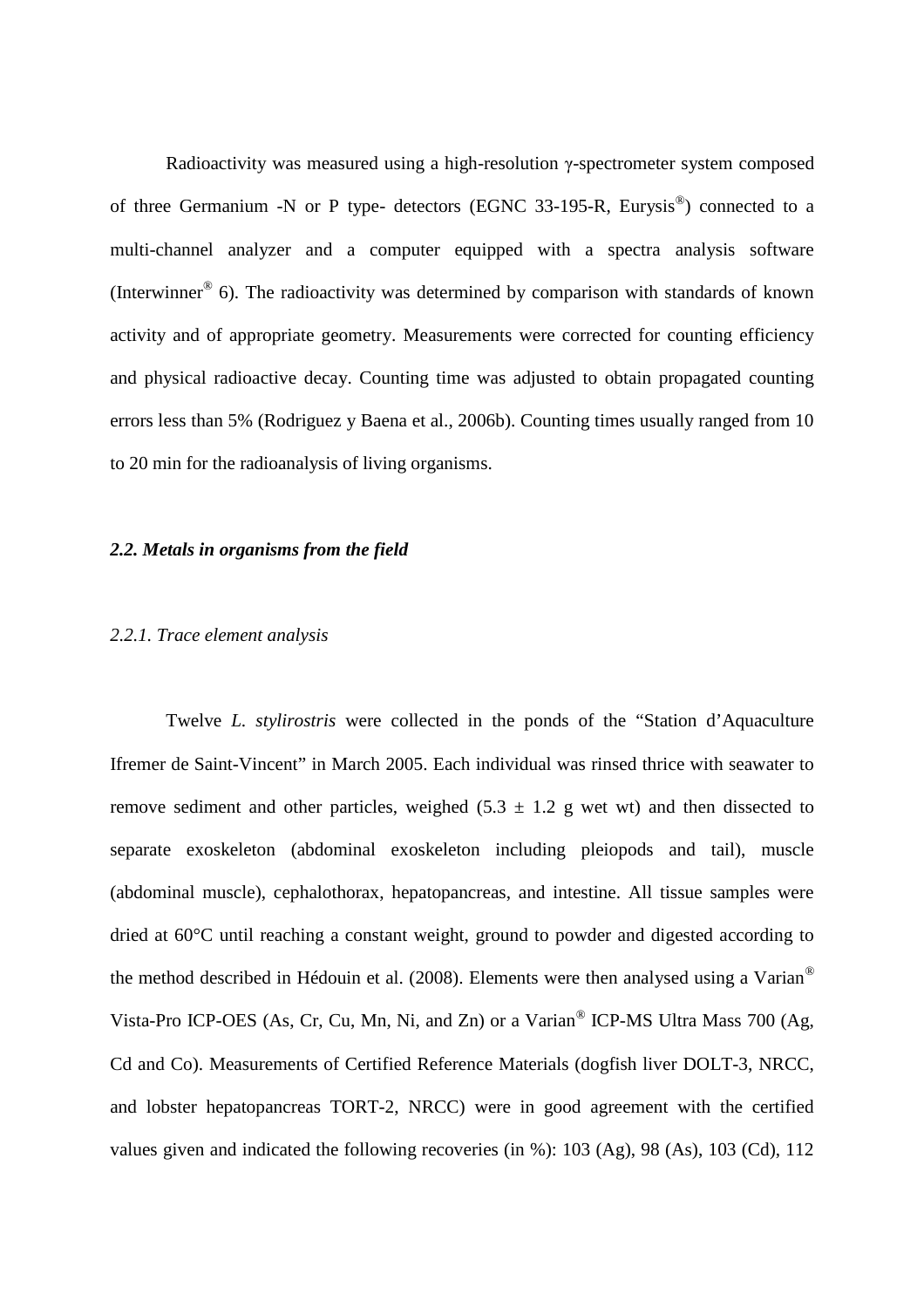(Co), 79 (Cr), 95 (Cu), 84 (Mn), 113 (Ni), ands 106 (Zn). The detection limits ( $\mu$ g g<sup>-1</sup> dry wt) were 10.1 (As), 0.8 (Cr), 0.5 (Cu), 0.04 (Mn), 1.1 (Ni) and 0.7 (Zn) for ICP-OES and 0.1 (Ag), 0.3 (Cd) and 0.03 (Co) for ICP-MS. Mean element concentrations are given on a dry weight basis ( $\mu$ g g<sup>-1</sup> dry wt).

## *2.2.2. Preliminary risk assessment for consumers*

From the element levels measured in the shrimp muscles, a recommended maximum number of shrimp to be consumed was assessed on the basis of the Provisional Maximum Tolerable Daily Intake (PMTDI) and Provisional Tolerable Weekly Intake (PTWI) given by WHO (1989) and by the Joint Expert Committee on Food Additives (JECFA, 2006, 2008). The computation method is described in Metian et al (2008a) and Chouvelon et al. (2009) and was carried out for As, Cd, Cu and Zn (for which a PMTDI or PTWI does exist), taking into account abdominal muscle, abdominal muscle + intestine or abdominal muscle + intestine + hepatopancreas (i.e., the three ways shrimp are eaten). PMTDI for Cu and Zn are 500 and 1,000  $\mu$ g kg<sup>-1</sup> human body weight d<sup>-1</sup>, respectively and PTWI for As and Cd are 15 and 7  $\mu$ g  $kg^{-1}$  human body weight wk<sup>-1</sup>, respectively.

#### *2.3. Data treatment*

Whole-body uptake and depuration kinetics of the seawater and feeding exposure experiments were fitted using the kinetic models, nonlinear regression routines and iterative adjustment (Statistica® 6), and statistical methods as described by Warnau et al. (1996a,b) and Metian et al. (2007).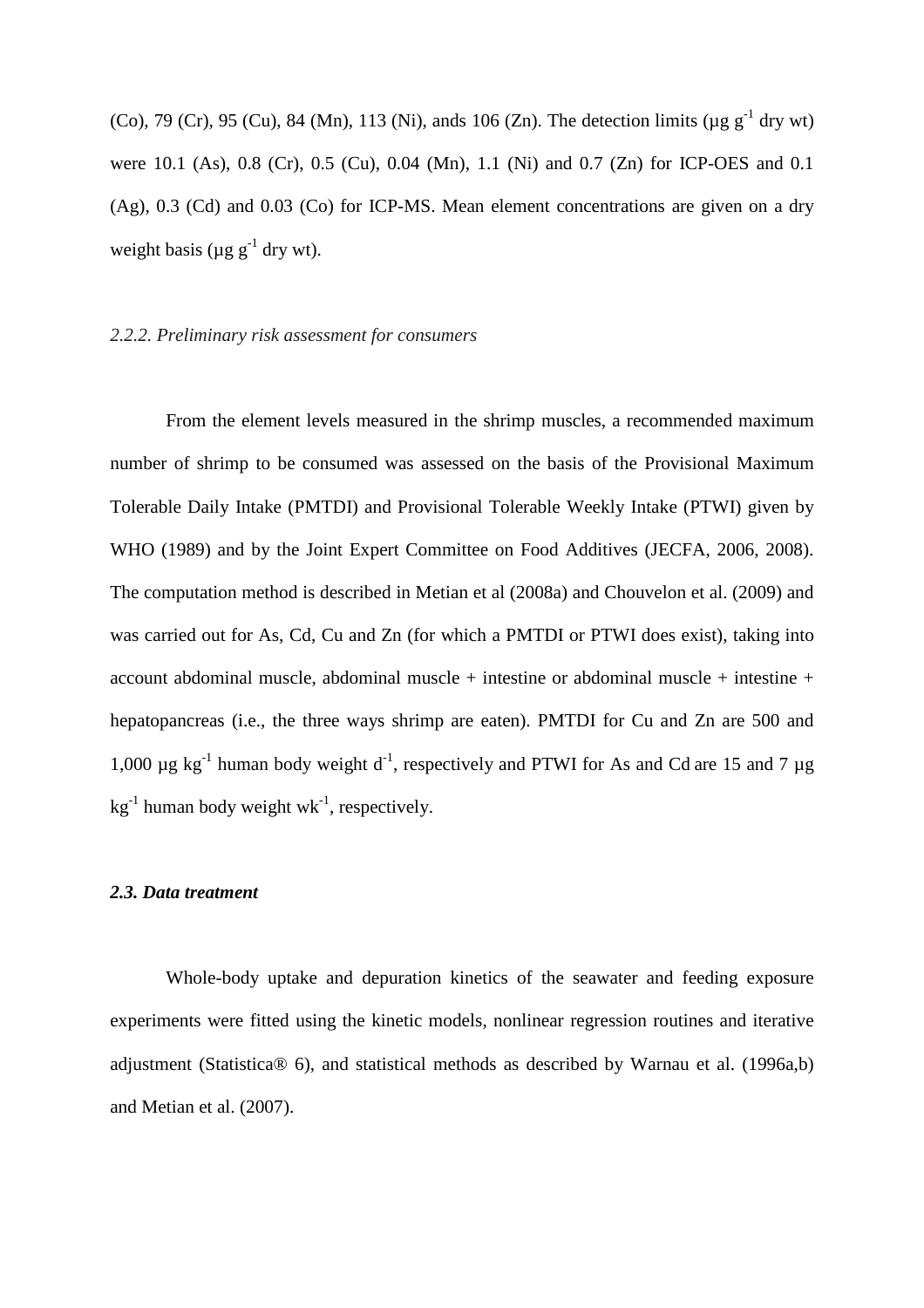Statistical analyses of the field data regarding metal and metalloid concentrations in the shrimp were performed by one-way ANOVA, followed by the multiple comparison test of Tukey (Zar, 1996).

The level of significance for statistical analyses was always set at  $\alpha = 0.05$ .

**3. Results** 

#### *3.1. Radiotracers experiment:*

### *3.1.1. Exposure via seawater*

The bioaccumulation kinetics of  ${}^{57}Co$ ,  ${}^{51}Cr$ , and  ${}^{65}Zn$  in whole-body *L. stylirostris* were best described by a first-order saturation model whereas bioaccumulation of  $110m\text{Ag}$  and  $109$ Cd was best fitted by a linear model (Fig. 1, Table 1). The values estimated for the uptake rate constant, k<sub>u</sub>, allowed ranking the radiotracers according to the following order of initial uptake efficiency:  ${}^{65}Zn > {}^{110m}Ag > {}^{57}Co > {}^{109}Cd > {}^{51}Cr$  (Table 1) whereas the concentration factors observed at the end of the exposure period,  $CF<sub>24d</sub>$ , ranked the elements according to the following order:  $^{110m}Ag > ^{65}Zn > ^{109}Cd > ^{57}Co > ^{51}Cr$ .

When non-contaminating conditions were restored, the depuration kinetics of the 5 radiotracers were followed for 43 d. The whole-body depuration of  $^{110m}$ Ag was best fitted by a single-component exponential model, whereas depuration kinetics of the 4 other radiotracers were best described by a double component exponential model (Fig. 1, Table 1). Estimated biological half-lives indicate that in terms of metal retention strength, the elements examined are ranked according to the following order:  $^{109}Cd > ^{51}Cr > ^{65}Zn \approx ^{110m}Ag \approx ^{57}Co$ .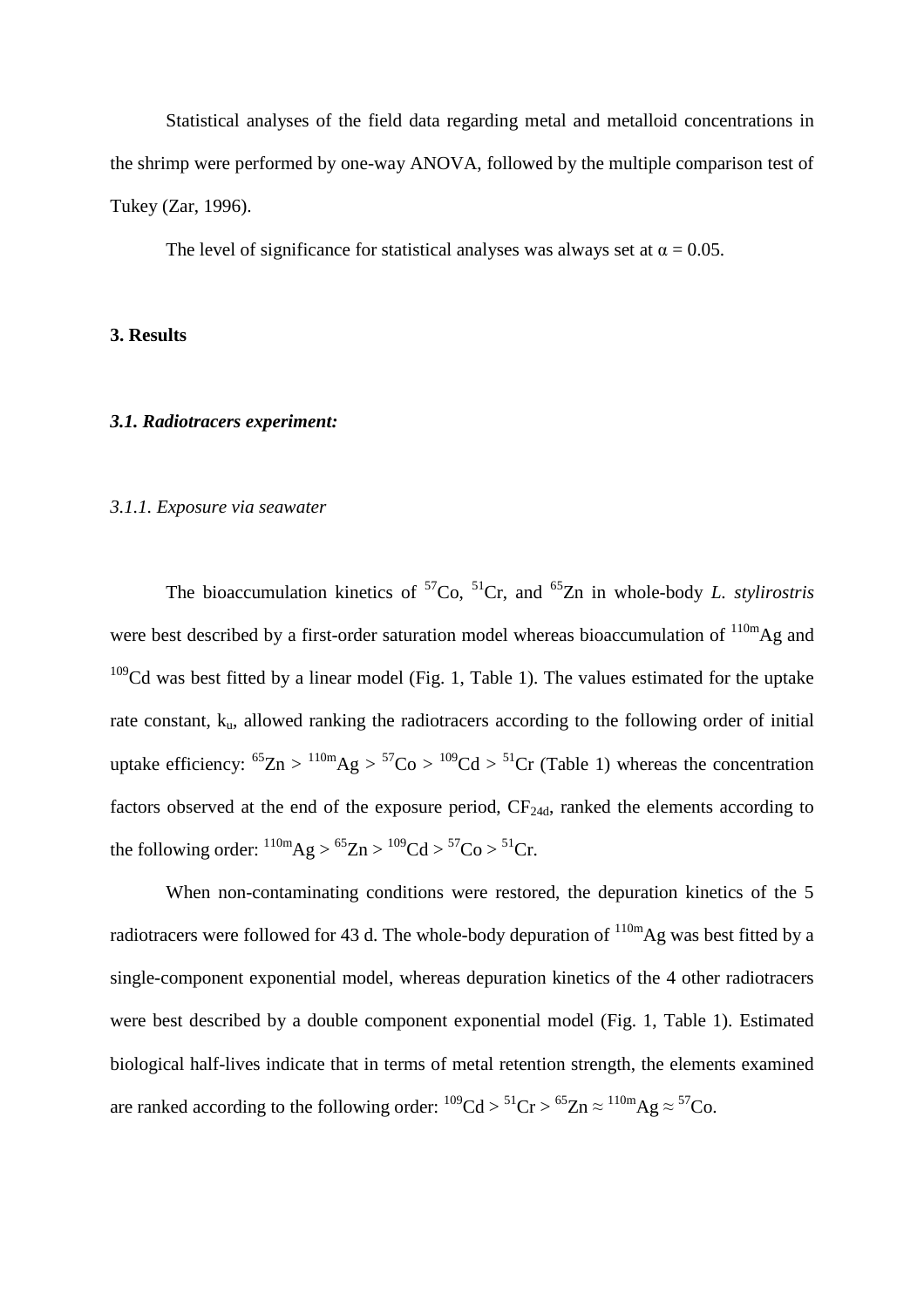#### *3.1.2. Exposure via the food*

During the food experiment, frequent monitoring of the control group of shrimp demonstrated that no significant secondary contamination from radiotracer recycling via seawater did occur over the entire observation period. Whole-body depuration kinetics of  $110m$ Ag and  $57C$ o ingested with food (i.e. radiolabelled mussels) were best described by a single-component exponential model whereas depuration of ingested  $^{109}$ Cd,  $^{51}$ Cr, and  $^{65}$ Zn were best fitted by a double-component exponential model (Fig. 2, Table 1). Assimilation efficiency (AE; i.e.  $A_{0l}$ ) of the radiotracers ingested with food was generally elevated (AE > 38%) whereas the biological half-life of the radiotracers was generally short, especially for  $^{110m}$ Ag,  $^{109}$ Cd and  $^{57}$ Co (T<sub>b</sub> $/$  < 11 d) (Table 1).

## *3.1.3. Organotropism*

During the depuration phase of both seawater and feeding experiments, dissections were carried out in order to determine the metal distribution among selected body compartments of *L. stylirostris* at 4 and 43 d of depuration following the 24-d seawater exposure and at 39 d following the single radiolabelled feeding (Table 2). Because of the fast physical decay of  ${}^{51}Cr$ , this radiotracer was only detected at the first dissection time (4<sup>th</sup> d of seawater depuration).  $\frac{110 \text{m}}{\text{Ag}}$  was always mainly distributed in the hepatopancreas (> 50%) whereas <sup>65</sup>Zn was mainly occurring in both the abdominal muscle and hepatopancreas. Regarding  $^{109}$ Cd,  $^{57}$ Co and  $^{51}$ Cr, the body distribution at the 4<sup>th</sup> d of seawater depuration clearly showed a concurrent role of hepatopancreas and cephalothorax in element storage. Later on in the seawater depuration period, as well as at the end of the post-feeding depuration period, the cephalothorax became the predominant body compartment for  $^{109}Cd$  ( $\geq$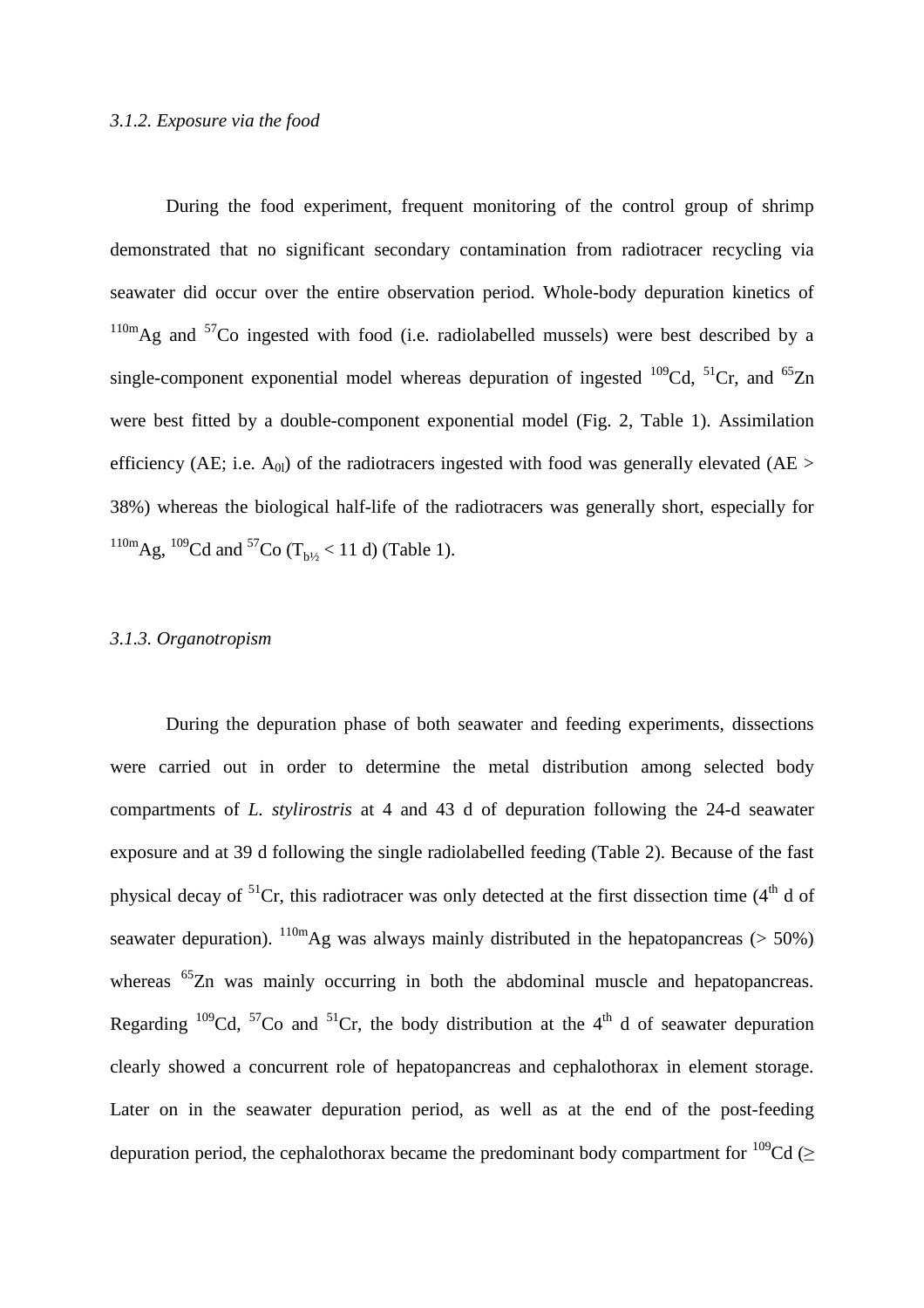66%) whereas  $57C$  was mainly distributed in the cephalothorax and the exoskeleton. Interestingly, body distributions at the end of seawater and feeding depuration period were found to be not significantly different from each other (Table 2).

In term of radiotracer activity concentration (Table 3), three compartments were found to display the highest values: hepatopancreas, intestine, and cephalothorax. The activity concentrations generally decreased significantly (up to one order of magnitude) in hepatopancreas and cephalothorax during the depuration after seawater exposure. In contrast, the activity concentrations in the intestine remained unchanged  $(^{109}Cd)$  or increased significantly  $({}^{110m}Ag$  and  ${}^{57}Co$ ) during the depuration phase (Table 3).

#### *3.1.4. Element release during ecdysis*

No moulting events were observed during the metal exposure periods. In contrast, a total of 23 individuals moulted at 6 different times during the depuration phases (8 individuals in the seawater experiment and 15 in the feeding experiment). Except for  $110m\text{Ag}$ , metal proportions released with the exuviae were lower in the feeding experiment than in the seawater experiment. During seawater depuration, exuvia-associated  ${}^{51}Cr$  and  ${}^{65}Zn$  proportion tended to be somewhat higher during the first 2 weeks; the repartition of the other elements remained similar during the depuration phase. Considering all moulting events together, the proportion (average and range) of metal associated with the exuviae was:  $0.4 \pm 0.4\%$  (0.1 -1.3%) for  $^{110m}$ Ag, 2.4  $\pm$  1.5% (0.7 - 4.5%) for  $^{109}$ Cd, 33  $\pm$  15% (17 - 52%) for  $^{57}$ Co, 25  $\pm$  16% (0.4 - 45%) for <sup>51</sup>Cr, 10  $\pm$  6% (1.5 - 19%) for <sup>65</sup>Zn during the seawater depuration phase (n = 8) and  $0.7 \pm 0.8\%$  (0.1 - 2.4%) for  $^{110m}$ Ag,  $0.8 \pm 0.7\%$  (0.2 - 2.6%) for  $^{109}$ Cd,  $6.9 \pm 3.6\%$  (1.9 -14%) for <sup>57</sup>Co, 13.1  $\pm$  5.4% (8 - 28%) for <sup>51</sup>Cr, 1.3  $\pm$  0.7% (0.2 - 2.9%) for <sup>65</sup>Zn during the feeding depuration phase  $(n = 15)$ .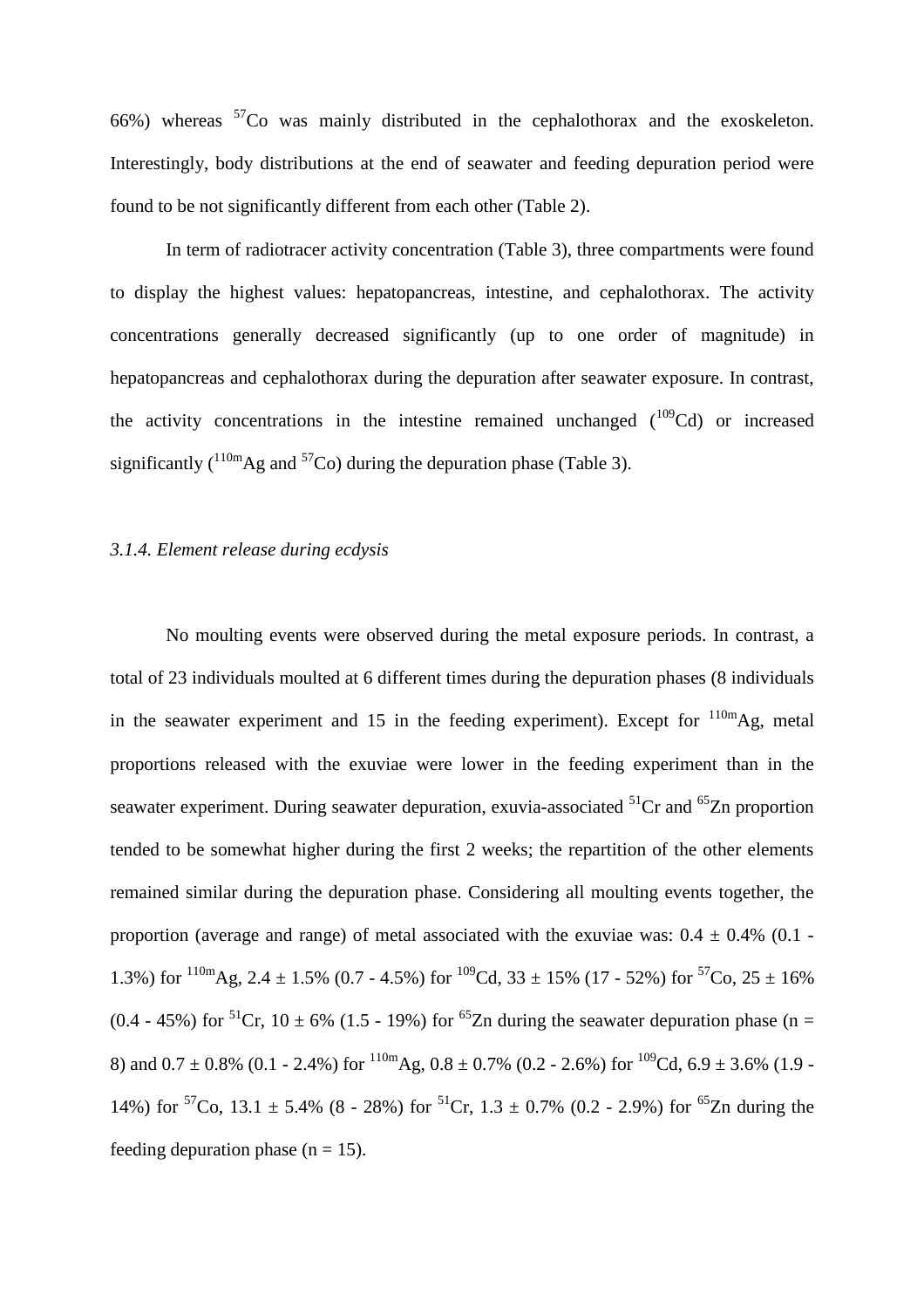## *3.2. Field Study*

#### *3.2.1. Metal and metalloid analysis*

Arsenic and metal concentrations measured in the different body compartments of the shrimp collected from the Saint-Vincent aquaculture farm are given in Table 4. For all elements, hepatopancreas and/or intestine displayed the highest concentrations.

In terms of body burden distribution, the elements were distributed is a quite variable way among body compartments (Table 5). The only exception was Ag that was mainly (98%) contained in the hepatopancreas. The abdominal muscle displayed the highest load of As and Zn (40 and 43%). Cd was mainly (93%) occurring in cephalothorax and hepatopancreas. Regarding Co, Cu and Mn, the major part of these metals (74 - 88%) was localized in the exoskeleton and cephalothorax, whereas Cr and Ni were mainly distributed (82 - 87%) in muscle and exoskeleton.

#### *3.2.2. Preliminary risk assessment*

The concentrations measured in the edible part (Table 4) allowed computing the number of shrimp that a human must eat to reach the PMTDI and PTWI of the elements for which such a parameter is provided, i.e. As, Cd, Cu and Zn (WHO, 1989; JECFA, 2006, 2008). Computations were realised with different sets of data corresponding to several combinations of body compartments in order to take into account all the parts that can be eaten according to the care with which the animal is decorticated (i.e., abdominal muscle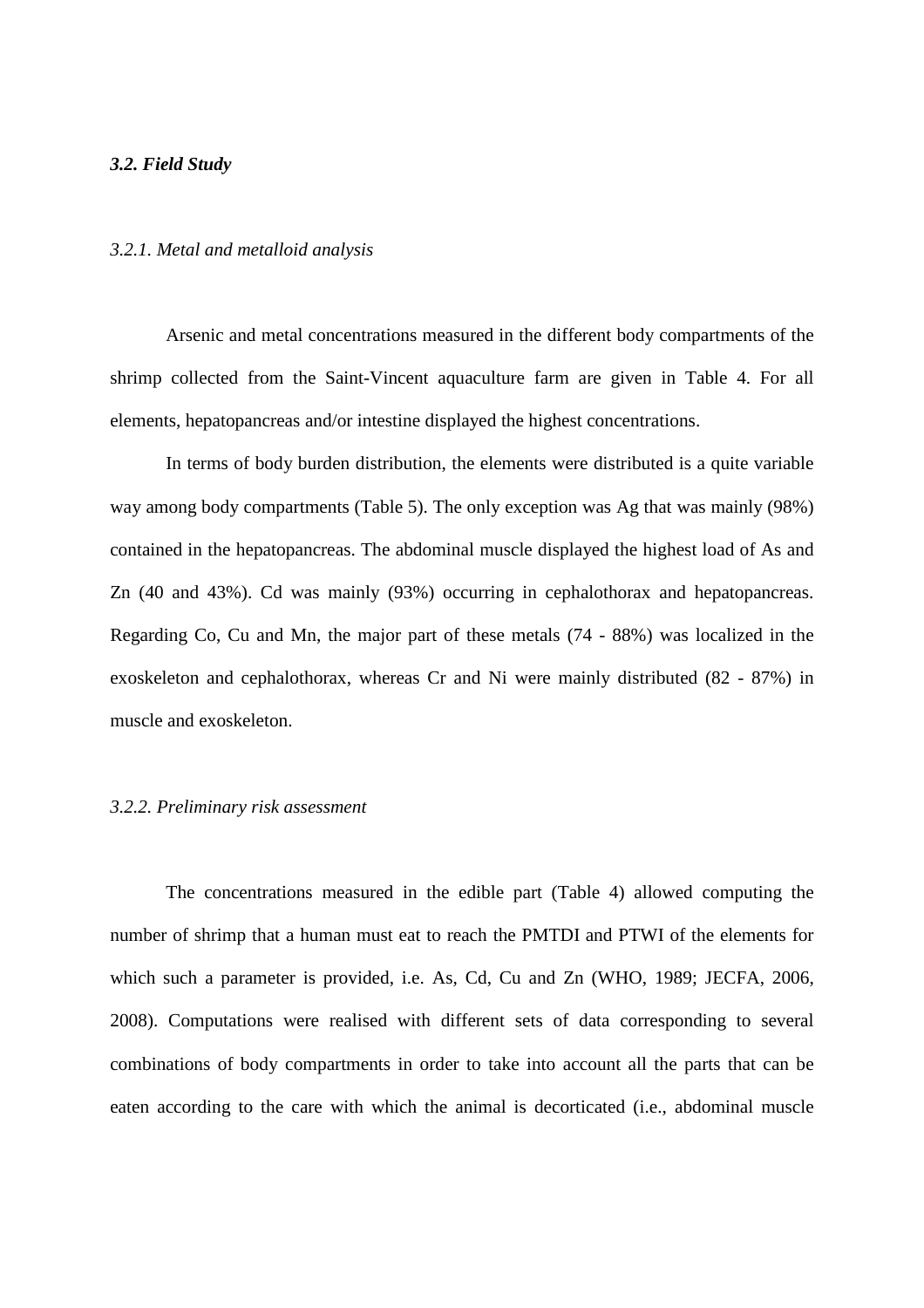alone and abdominal muscle + intestine) and the taste of the consumer (abdominal muscle + hepatopancreas and abdominal muscle + intestine + hepatopancreas).

Calculations indicated that the number of shrimp to be eaten to reach a contamination risk was always high (several hundreds to several thousands; data not shown). When considering abdominal muscle alone, the worst scenario was found to be As: a 50-kg person should eat 195 shrimp a week (i.e. 3.84 µg of total As) to reach the maximum recommended weekly intake. If abdominal muscle  $+$  intestine  $+$  hepatopancreas are considered, the same person should eat a slightly lower amount of shrimp per week (viz.,  $184 \text{ wk}^{-1}$ ).

## **4. Discussion**

Metal releases resulting from the nickel mining industry and related activities are an environmental conservation issue of concern in New Caledonia (Labrosse et al., 2000; Labonne et al., 2008; Metian et al. 2008a).

Surprisingly, few information are available in the open literature regarding metal contamination in seafood from New Caledonia (see e.g., Labonne et al., 2008; Metian et al. 2008a; Chouvelon et al., 2009). In particular, besides the recent study of Chouvelon et al. (2009) very little has been published on the blue shrimp *L. stylirostris*, for which this country is the first world aquaculture producer (FAO, 2008). Moreover, to the best of our knowledge, studies that have investigated metals in *L. stylirostris* from other regions of the world were devoted to the measurement of metal concentrations in the main edible part (i.e. the abdominal muscle) (e.g. Paez-Osuna and Ruiz-Fernandez, 1995a; Frías-Espericueta et al., 2007). Hence, nothing is known regarding the behaviour of this shrimp towards metals occurring in different compartments of its environment (dissolved vs particulate metals). This information is however of great interest in the context of a cultivated organisms, as it could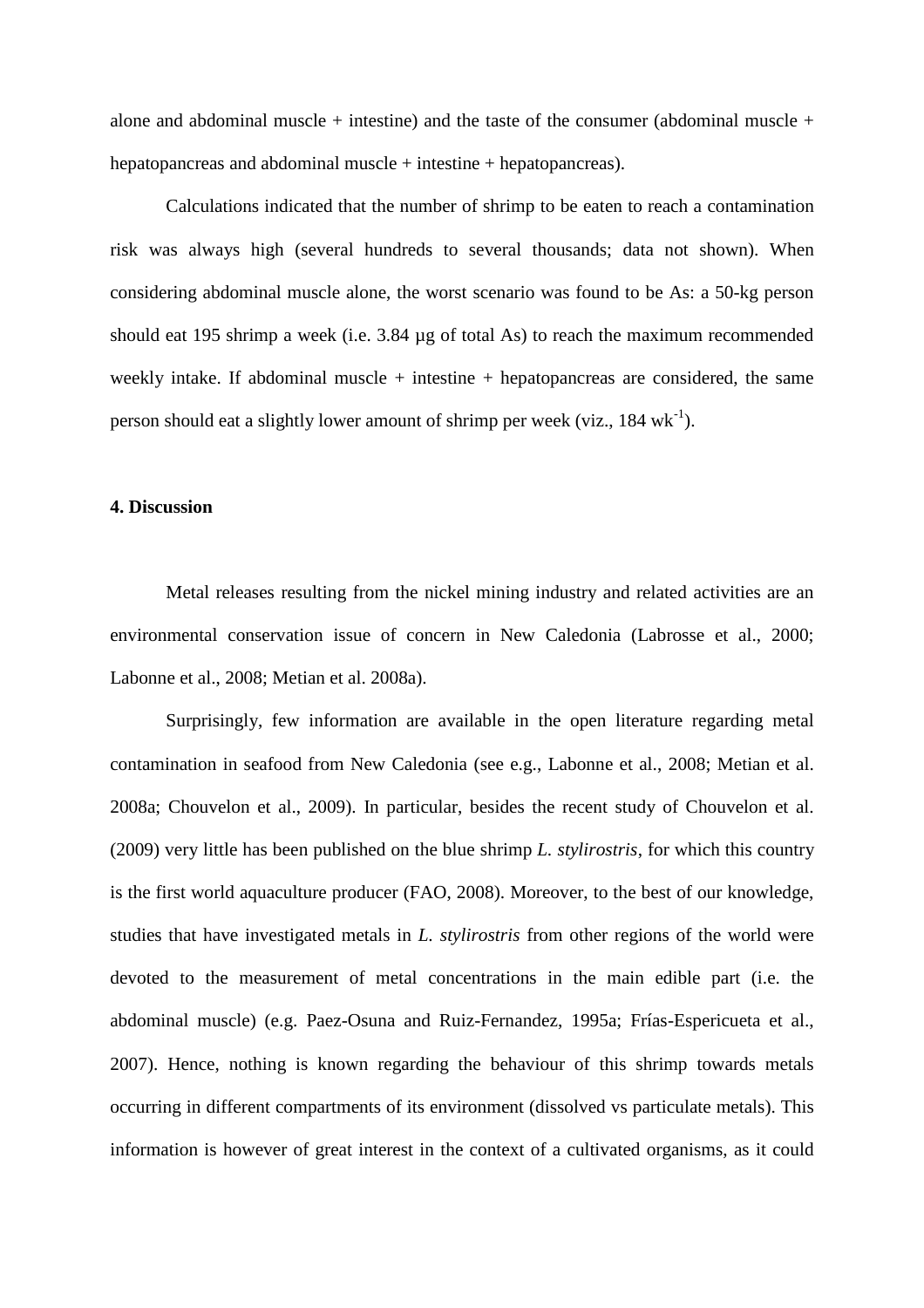allow controlling -at least partly- the metal intake in the shrimp by regulating environmental parameters (water *vs* added food quality).

Our work was carried out using both laboratory and field approaches. Laboratory experiments were designed to better understand the metal bioaccumulation capacity of the shrimp exposed via either the dissolved phase or its food. The field study was then carried out in order to establish a baseline for metal and metalloid levels in *L. stylirostris* organs and to assess the risk related to its consumption for humans.

Laboratory experiments have shown that *L. stylirostris* readily takes up Ag, Cd, Co, Cr and Zn when dissolved in seawater. This was especially true for Ag and Cd which displayed linear uptake kinetics over the 24-d observation period, indicating that these two metals were still far from reaching steady-state equilibrium and can reach, over the longer term, concentration factors (CF) much higher than those observed here (80 and 20 for Ag and Cd, respectively). The experiments also revealed that Ag, Cr and Zn were retained in shrimp tissues with biological half-lives (Tb<sub>1/2</sub>)  $\leq$  35 d, whereas Cd and Co were retained much more strongly (Tb<sub>1/2</sub>: 796 and 152 d, respectively).

Following a single-feeding exposure, Ag, Cd, and Co were efficiently assimilated from food (AE > 77%) compared to Cr and Zn (AE < 54%). However, the Tb<sub>1/2</sub> of these elements did not exceed 32 d. To the best of our knowledge, trophic transfer of metals is not documented for *L. stylirostris*. However data on Cd and Zn have been published for other shrimp, such as *Penaeus indicus* (Nunez-Nogueira et al., 2006) and *Palaemon spp* (Wallace et al., 1998; Rainbow et al., 2006a,b). AEs estimated in *L. stylirostris* for Cd and Zn indicate that their values fall within those observed in the aforementioned shrimp species (i.e. 20 to 83%). In addition, as it has been reported for *P. indicus* and *Palaemon spp*, our observations indicate that Zn is more efficiently assimilated by *L. stylirostris* than Cd.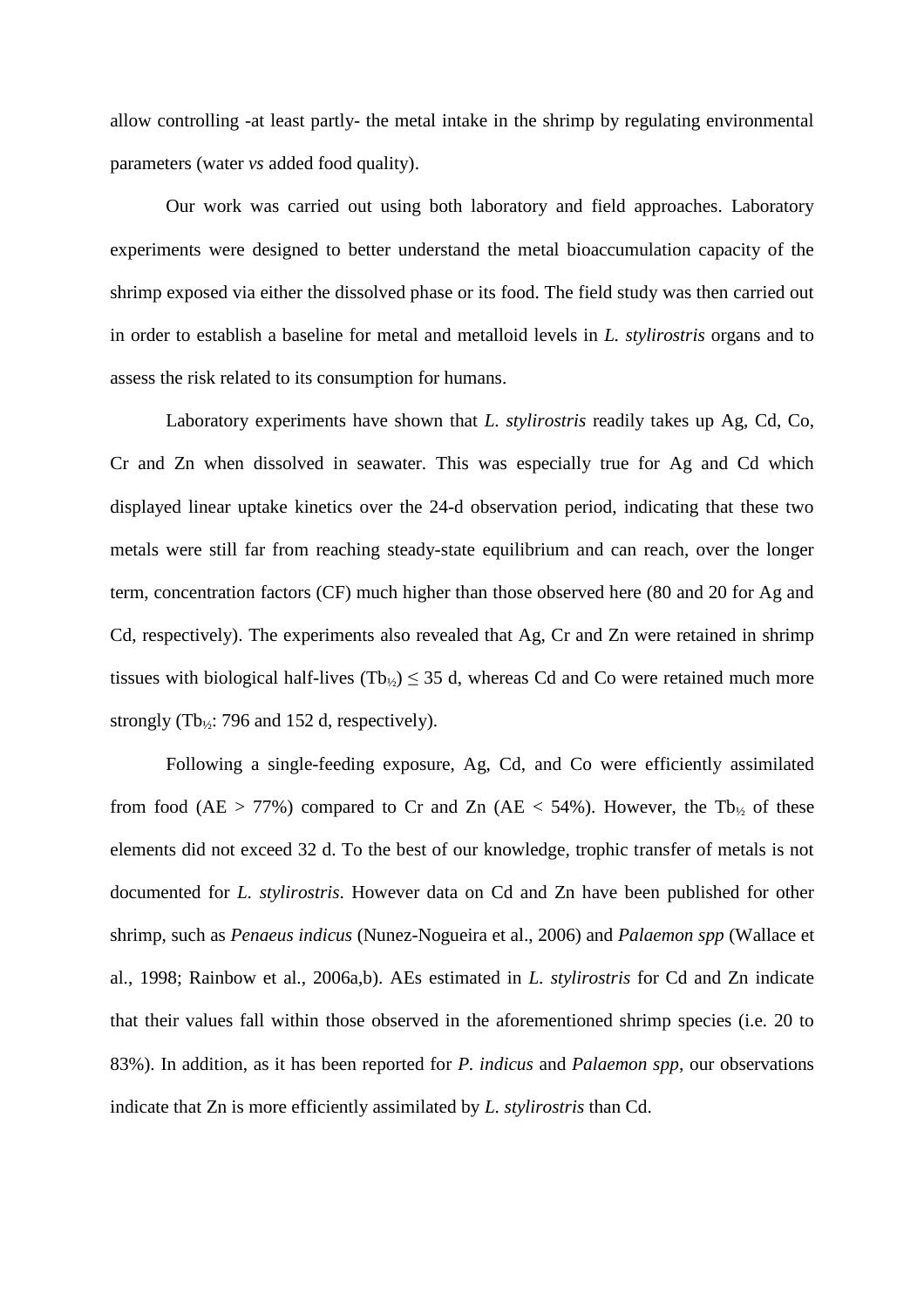Regarding the other metals, Ag is the only element whose trophic transfer has been previously investigated in another shrimp species (Rainbow et al., 2006a,b). The latter studies reported AE for Ag in *Palaemon spp* ranging between 33 and 50%. Conversely, here we found an estimated A0l value of 100% for Ag. This could mean that *L. stylirostris* would be able to assimilate the totality of Ag ingested with food (i.e.,  $AE = A_{0l} = 100\%$ ). Such extreme assimilation efficiency has already been documented in some organisms (e.g., Rainbow, 2002; Luoma and Rainbow, 2005), such as in the sea star *Asterias rubens* (Temara et al. 1996; Warnau et al., 1999; Danis et al., 2004). In the sea star, the almost 100% AE for Co is related to the particular feeding mode of the organism (Warnau et al., 1999): *A. rubens* has an extraoral digestion and ingests/swallows its prey as a pre-digested material, which makes internal assimilation extremely efficient (e.g., Jangoux, 1982). In the case of *L. stylirostris*, however, such particular feeding mode is lacking (Dall and Moriarty, 1983). In addition, observed  $T_{b1/2}$ was quite short (11 d) and the remaining activities measured in the body compartments 39 d after the feeding were very low (see Table 3). This suggests that the ingested Ag would remain in the digestive tract from where it could then be progressively eliminated along with the faeces rather than being entirely assimilated. Hence, the single exponential compartment that describes the depuration of dietary Ag in the Pacific blue shrimp would represent a shortlived compartment rather than a long-lived one. These observations regarding dietary Ag also suggest that the food pathway would be a minor route of contribution to the global Ag bioaccumulation in *L. stylirostris*. This could also explain why Ag concentrations measured in the shrimp muscles from the field were so low (see Table 4).

In invertebrates, and in crustaceans in particular, the digestive gland or hepatopancreas is well known to play an important role in metal accumulation and detoxification (e.g., Gibson & Barker, 1979; Dall and Moriarty, 1983; Rainbow, 1998; Bianchini et al., 2007). Concentrations of Cd, Cu, Mn and Zn that we measured in the hepatopancreas of *L.*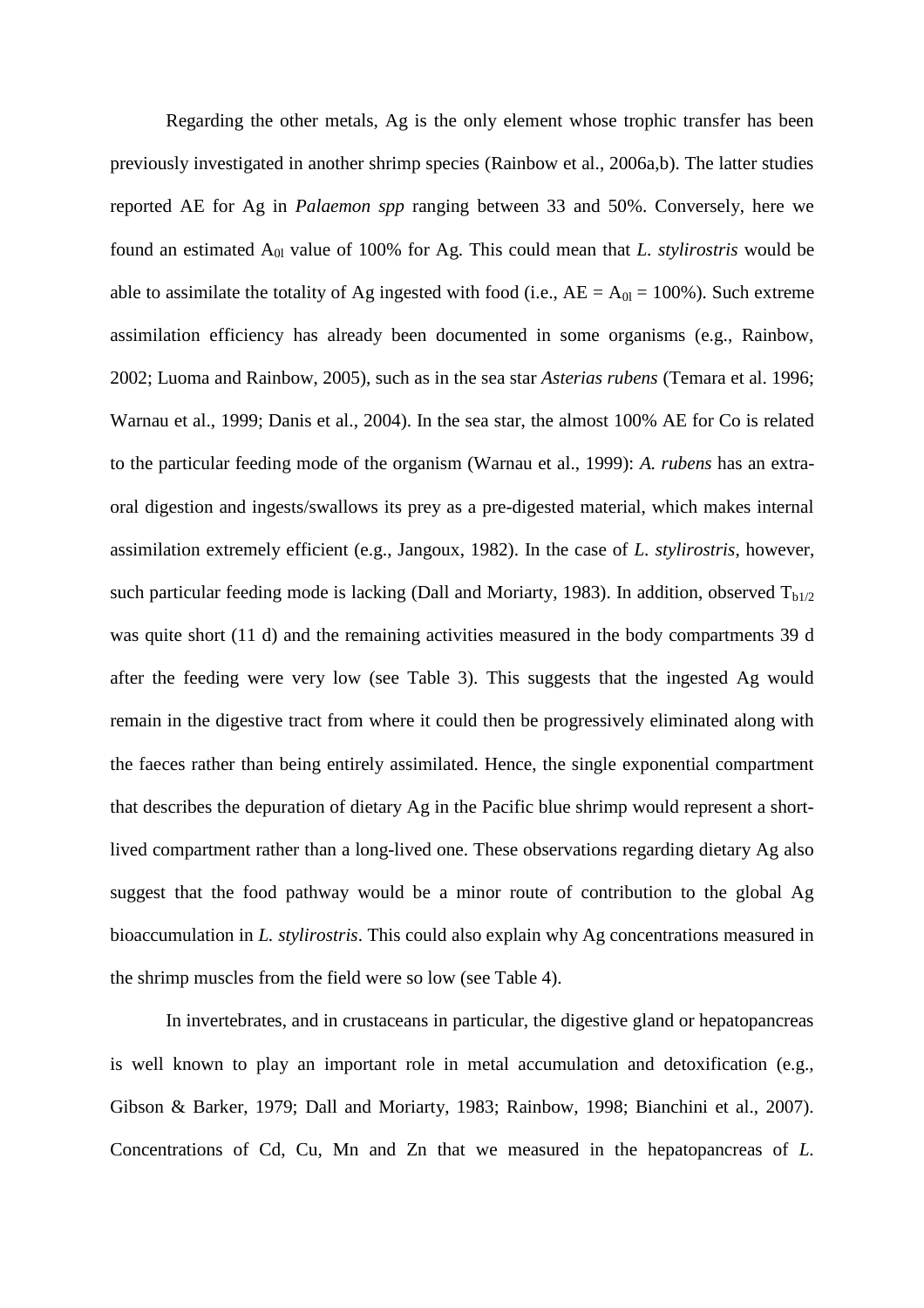*stylirostris* from New Caledonia were approximately twice those reported for the same species from the Gulf of California (Ruelas-Inzunza and Paez-Osuna, 2004). Regarding Ag, As, Cd, and Co, we measured similar concentrations as those reported in the hepatopancreas of the black tiger shrimp *Penaeus monodon* from contaminated areas from South Vietnam (Tu et al., 2008). To the best of our knowledge, the concentrations in Cd, Cr, Mn, and Ni that were found in the hepatopancreas of the New Caledonian *L. stylirostris* are among the highest reported for shrimp and even crustaceans (e.g., Eisler, 1981; Méndez et al., 2001, Tu et al., 2008).

In contrast to hepatopancreas, the intestine is not generally considered as a major bioaccumulator tissue for metals, although some authors have reported that the hindgut may play a significant role in the elimination or sequestration of several xenobiotics, including metals such as Ag, Al, Cd, Fe and Zn (e.g., Buchanan et al., 1984; Berthet et al., 1992; Bendell-Young, 1994; Warnau and Jangoux, 1999). In agreement, our results have shown that when *L. stylirostris* is exposed to metals and then placed in clean conditions, the concentrations of 3 elements significantly increased (Ag and Co) or remained unchanged (Cd) in the shrimp intestine over the time. Overall, our dataset supports the assumption of a physiological strategy that tends to result in higher metal concentrations in the digestive organs (i.e. intestine and hepatopancreas) possibly through detoxification and/or storage mechanisms.

Following seawater or food exposures, Cd, Co and Cr were mainly associated with the cephalothorax and Zn was mainly associated with both the cephalothorax and abdominal muscle. Metal and metalloid analyses carried out on the farmed Pacific blue shrimp confirmed that the cephalothorax contained a significant fraction of As, Cd, Co, Cu, Mn (28 - 57%; see Table 5). This body compartment is composed of many sub-compartments that include, among other, gills and antennal glands, which are well known to play a significant role in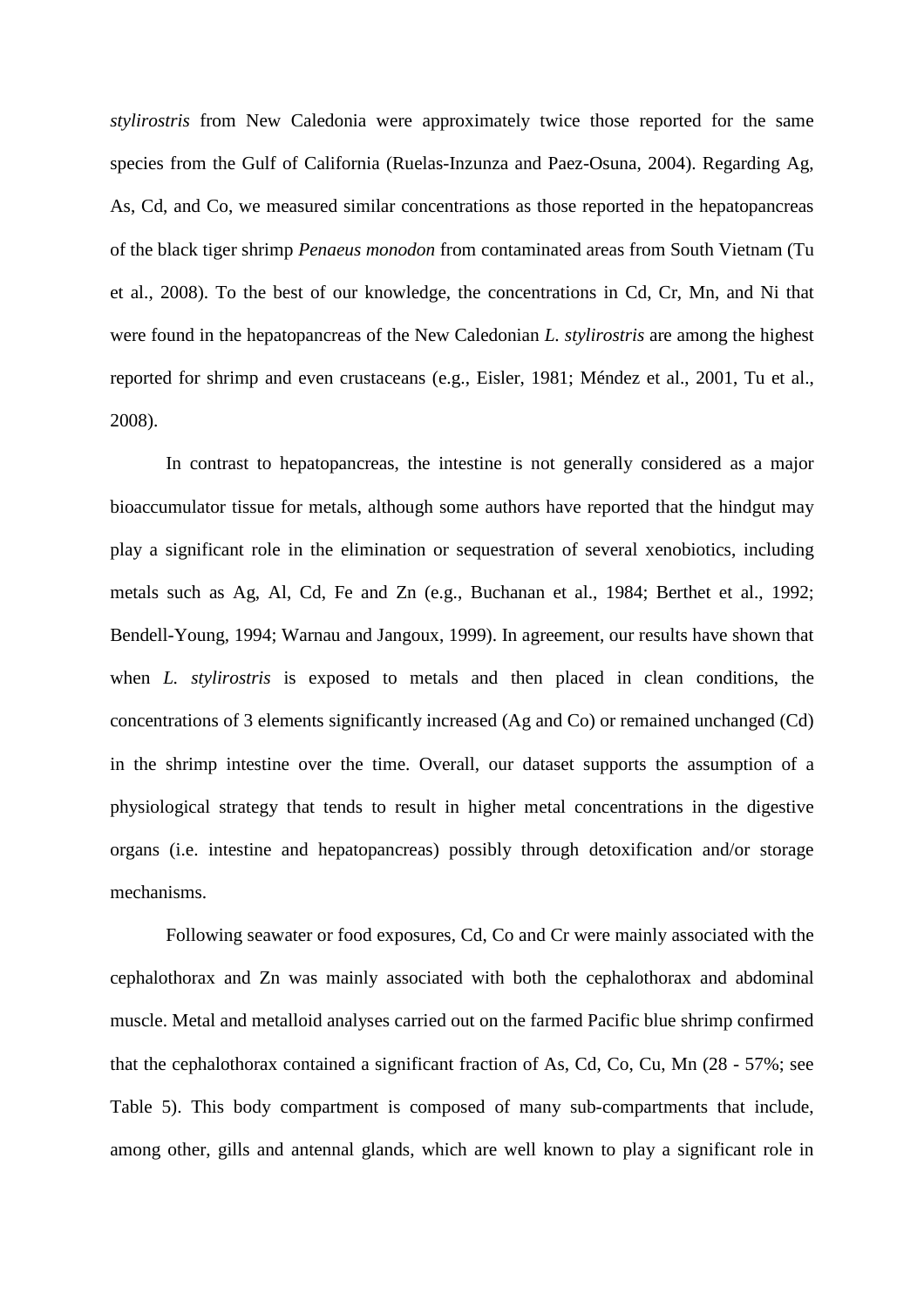metal bioaccumulation and depuration in decapods (e.g. Arruda-Freire and Campbell-McNamara, 1995; Paez-Osuna and Tron-Mayen, 1996; Rainbow, 1998). Obviously, cephalothorax is also composed to a large extent of exoskeleton. In this respect, our radiotracer experiments have shown that a significant fraction of Co, Cr and Zn can be found associated with the exoskeleton (see Table 2) and then be eliminated from the organism during moulting (ecdysis). Such a process has already been observed in other crustaceans and is reported as a detoxification/metal excretion mechanism (e.g., Keteles and Fleeger, 2001; Rodriguez y Baena et al. 2006a, 2008). A significant metal fraction associated with the exoskeleton was also observed for Co, Cu, Cr, Mn, Ni and Zn (32 - 53%; see Table 5) in the Pacific blue shrimp from the farm of St Vincent. The related distributions are in good agreement with the results reported by Keteles and Fleeger (2001). This observation was somewhat expected as these cations are known to be able to either substitute Ca in the cuticular  $CaCO<sub>3</sub>$  (i.e., Mn; Tu et al., 2008) or adsorb and bind strongly to the cuticle constituents (e.g., Rodriguez y Baena, 2006a, 2008). However, it was quite surprising to note that both experimental and field observations indicated that Ag and, secondarily, Cd were quite poorly associated with the shrimp cuticle. Indeed, Ag is well known to be a particlereactive element (Sañudo-Wilhelmy and Flegal, 1992; Metian and Warnau, 2008) and would thus be expected to bind in significant proportion onto the cuticle.

Our field and laboratory observations indicated that a significant proportion (20 - 45%) of As, Co, Cr, Cu, Ni and Zn was associated with the abdominal muscle of *L. stylirostris*. In terms of element concentrations measured in shrimp from the field, the New-Caledonia Pacific blue shrimp displayed metal and metalloid levels falling generally within the range of concentrations reported for the same, or closely related species, from other Pacific areas (Table 6). This was also true for elements which occur in high levels in New Caledonian laterites (Co, Cr, Ni and Mn). This suggests that 1) these elements are not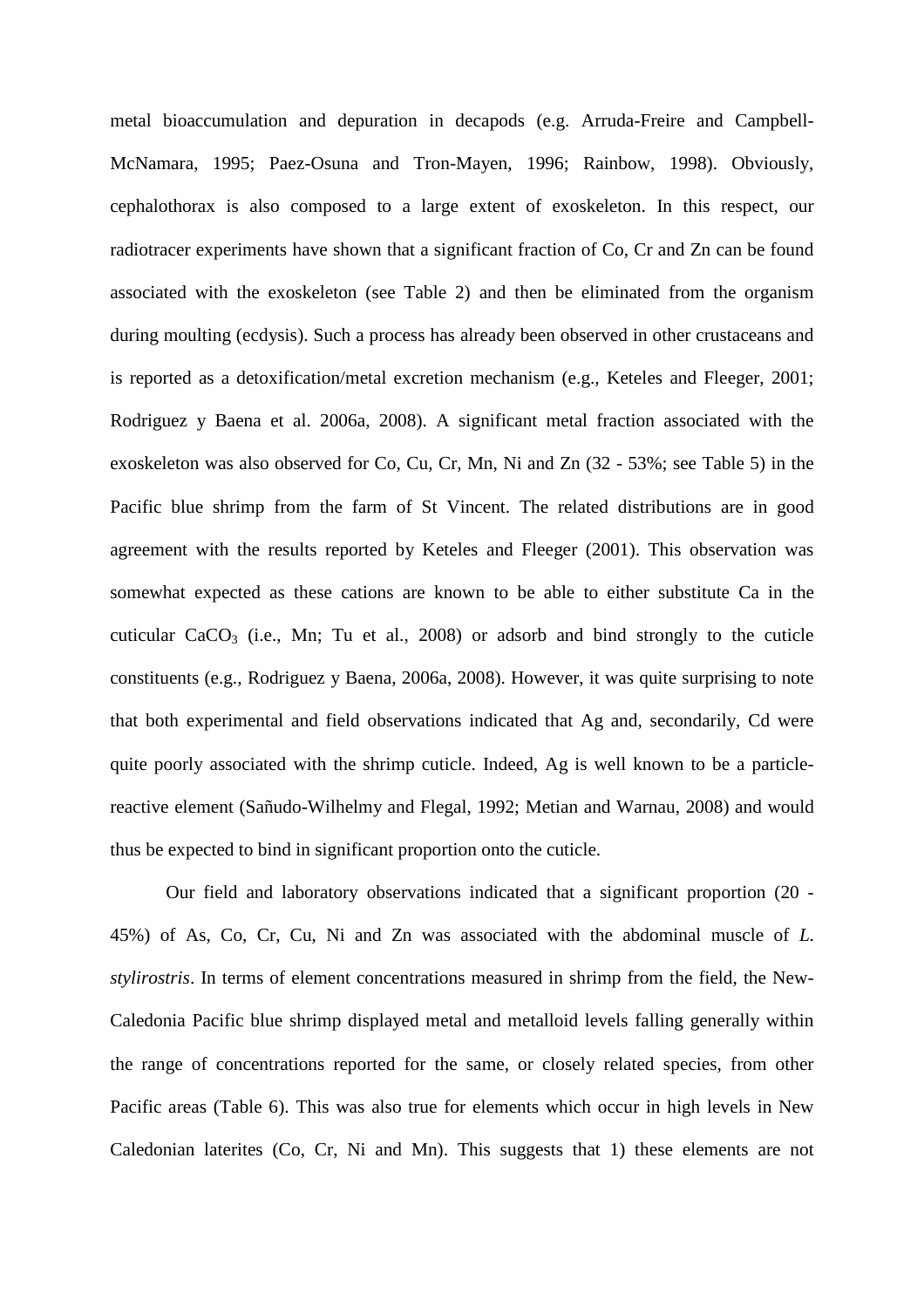particularly bioavailable to the shrimp when the organisms are in their aquaculture habitat (Metian et al., 2008a) and/or 2) the New Caledonian blue shrimp could have developed physiological strategies to regulate its body concentrations of these metals (White and Rainbow, 1984).

The element concentrations measured in the abdominal muscle of *L. stylirostris* were used to carry out a preliminary risk assessment for the human consumer in a similar way as those done by Frías-Espericueta et al. (2007) for the Pacific blue shrimp from the Gulf of California and by Metian et al. (2008a) for the scallop *Comptopallium radula* from New Caledonia. To do so, metal and metalloid concentrations measured in the shrimp abdominal muscle (alone or combined with other organs or tissues that can be eaten along) were confronted to maximum thresholds recommended by international organisations (FAO, WHO). Computations indicated that for any element considered consumption of shrimp did not present any significant risk. Indeed, in the "worse" situation (related to arsenic), the number of shrimp to be eaten in a single week by a 50-kg adult was > 180 to reach the WHO maximum recommended weekly intake.

## **5. Conclusion**

The present laboratory and field study showed that the 9 metalloid and metals considered are mainly bioaccumulated, detoxified and/or stored in the digestive system (hepatopancreas and intestine) of *L. stylirostris* and are not highly bioaccumulated in its abominal muscle (i.e. the main edible part). Laboratory experiments have also shown that metals bioaccumulated by the shrimp (either via water or via the food) were relatively poorly retained in its tissues and that moulting can contribute substantially to metal depuration (mainly for Co, Cr, and, to a lesser extent, Zn). With regards to the relatively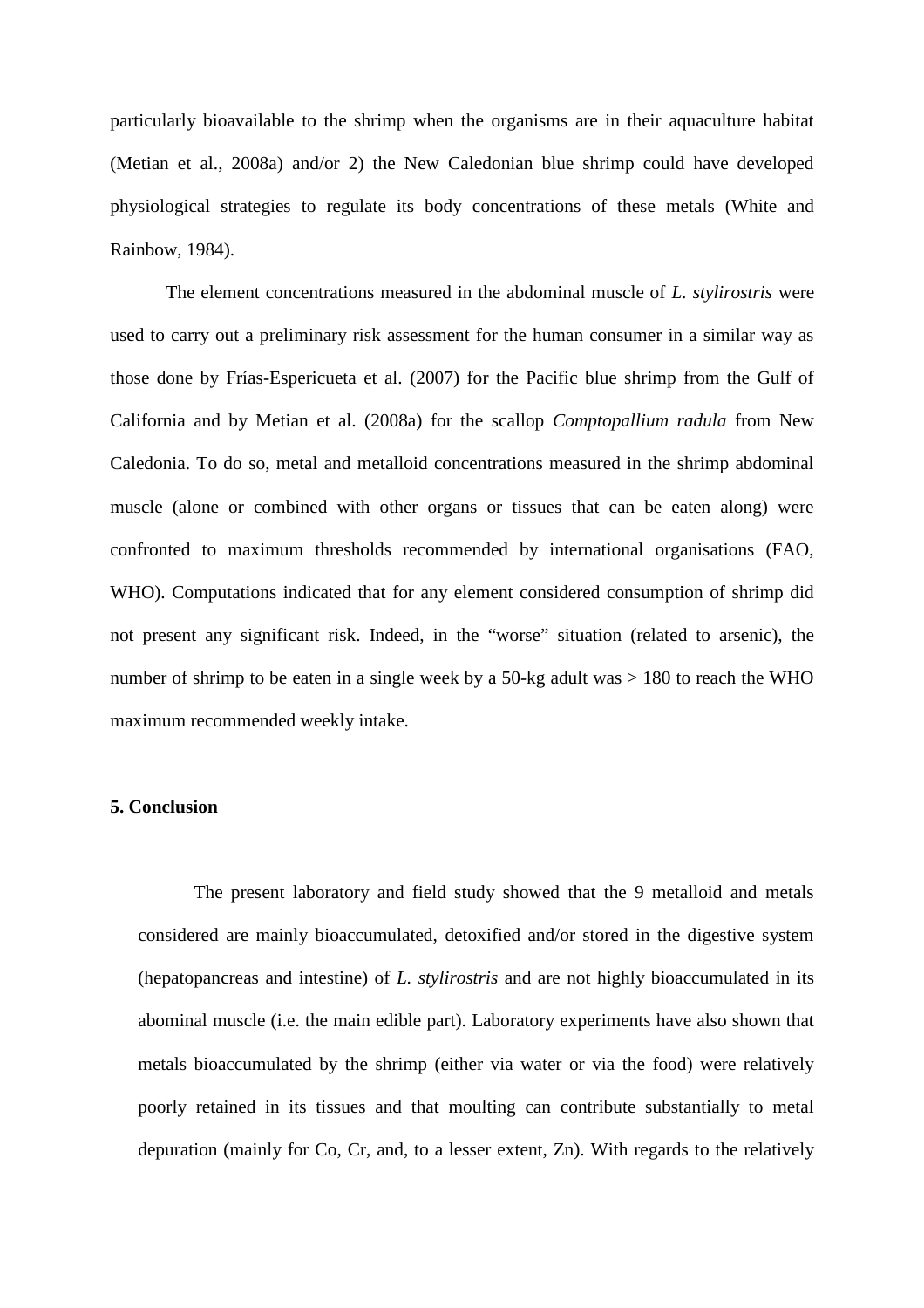low element concentrations measured in the abdominal muscle, no significant seafood safety problem could be identified for the elements examined. This is a particularly important observation in the context of the metalliferous environment of New Caledonia (Ambatsian et al., 1997; Mugnier et al., 2001), as it suggests that metals typically found in New Caledonia soils are poorly bioavailable to the farmed Pacific blue shrimp.

## **Acknowledgements**

Authors thank the Ifremer Station of St Vincent, New Caledonia for providing the organisms, O. Cotret (IAEA-MEL) for skilful technical assistance and A.G.J. Tacon (Aquatic Farms Ltd, Hawaii) for critical reading of a previous version of the manuscript. MW is an Honorary Senior Research Associate of the National Fund for Scientific Research (NFSR, Belgium) and holds a 2008 Invited Expert position at LIENSs (CNRS-Université de La Rochelle), supported by the Conseil Régional de Poitou-Charente. This work was supported by the IAEA, the French PNEC Programme (Chantier "Nouvelle-Calédonie"), IRD and the French GIP Seine-Aval (PhD grant to MM). The IAEA is grateful for the support provided to its Marine Environment Laboratories by the Government of the Principality of Monaco.

### **References**

- Ambatsian, P., Fernex, F., Bernat, M., Parron, C., Lecolle, J., 1997. High metal inputs to closed seas: the New Caledonia lagoon. Journal of Geochemical Exploration 59, 59–74.
- Arruda-Freire, C., Campbell-McNamara, J., 1995. Fine structure of the gills of the fresh-water shrimp *Macrobrachium olfersii* (Decapoda): effect of acclimation to high salinity medium and evidence for involvement of the lamellar septum in ion uptake. Journal of Crustacean Biology 15, 103–116.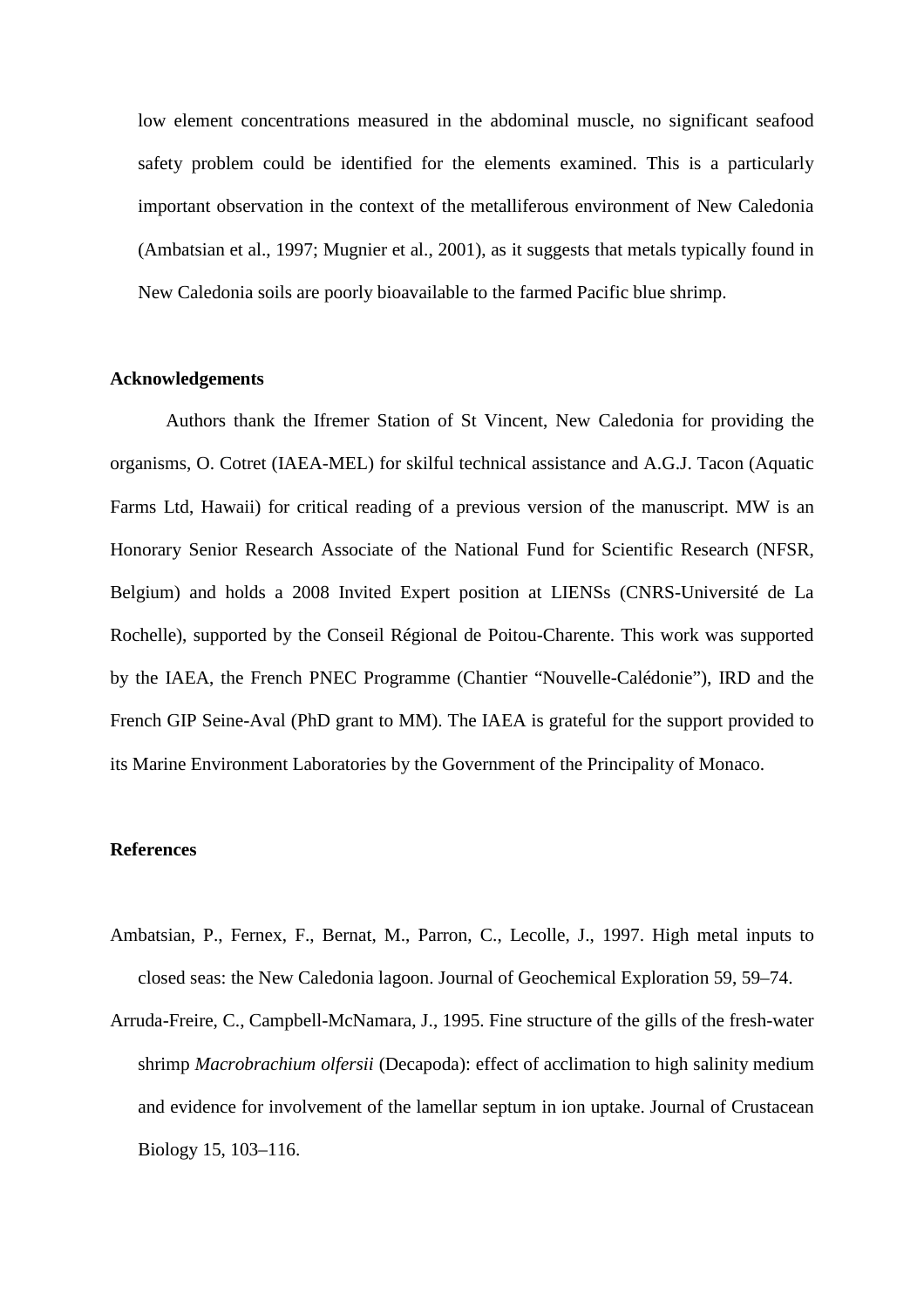- Bendell-Young, L.I., 1994. Comparison of metal concentrations in the fore and hindguts of the crayfish *Cambarus bartoni* and *Orconectes virilis* and implications regarding metal absorption efficiencies. Bulletin of Environmental Contamination and Toxicology 53, 844–851.
- Berthet, B., Amiard, J.C., Amiard-Triquet, C., Martoja, R., Jeantet, A.Y., 1992. Bioaccumulation, toxicity and physico-chemical speciation of silver in bivalve molluscs: ecotoxicological and health consequences. Science of the Total Environment 125, 97–122.
- Bianchini, A., Playle, R.C., Wood, C.M., Walsh, P.J., 2007. Short-term silver accumulation in tissues of three marine invertebrates: shrimp *Penaeus duorarum*, sea hare *Aplysia californica*, and sea urchin *Diadema antillarum*. Aquatic Toxicology 84, 182–189.
- Boudjenoun, R., Teyssié, J.L., Rodriguez y Baena, A., Fowler, S.W., Warnau, M., 2007. Lead bioaccumulation in the Mediterranean mussel *Mytilus galloprovincialis*. Rapport de la Commission internationale de la Mer Méditerranée 38, 237.
- Bruland, K.W., 1983. Trace elements in seawater. In: Riley, J.P., Chester, R. (Eds) Chemical oceanography, Vol. 8. Academic Press, pp. 157–220.
- Buchanan, J.B., Brown, B.E., Coombs, T.L., Pine, B.J.S., Allen, J.A., 1980. The accumulation of ferric iron in the guts of some spatangoid echinoderms. Journal of Marine Biology Association UK 60, 631–640.
- Cascorbi, A., 2007. Wild-caught warmwater shrimp (Infraorder Penaeus–the Penaeid shrimps). Seafood Watch, Seafood Report, Monterey Bay Aquarium.
- Chouvelon, T., Warnau, M., Churlaud, C., Bustamante, M., 2009. Hg concentrations and related risk assessment in coral reef crustaceans, molluscs and fish from New Caledonia. Environmental Pollution 157, 331–340.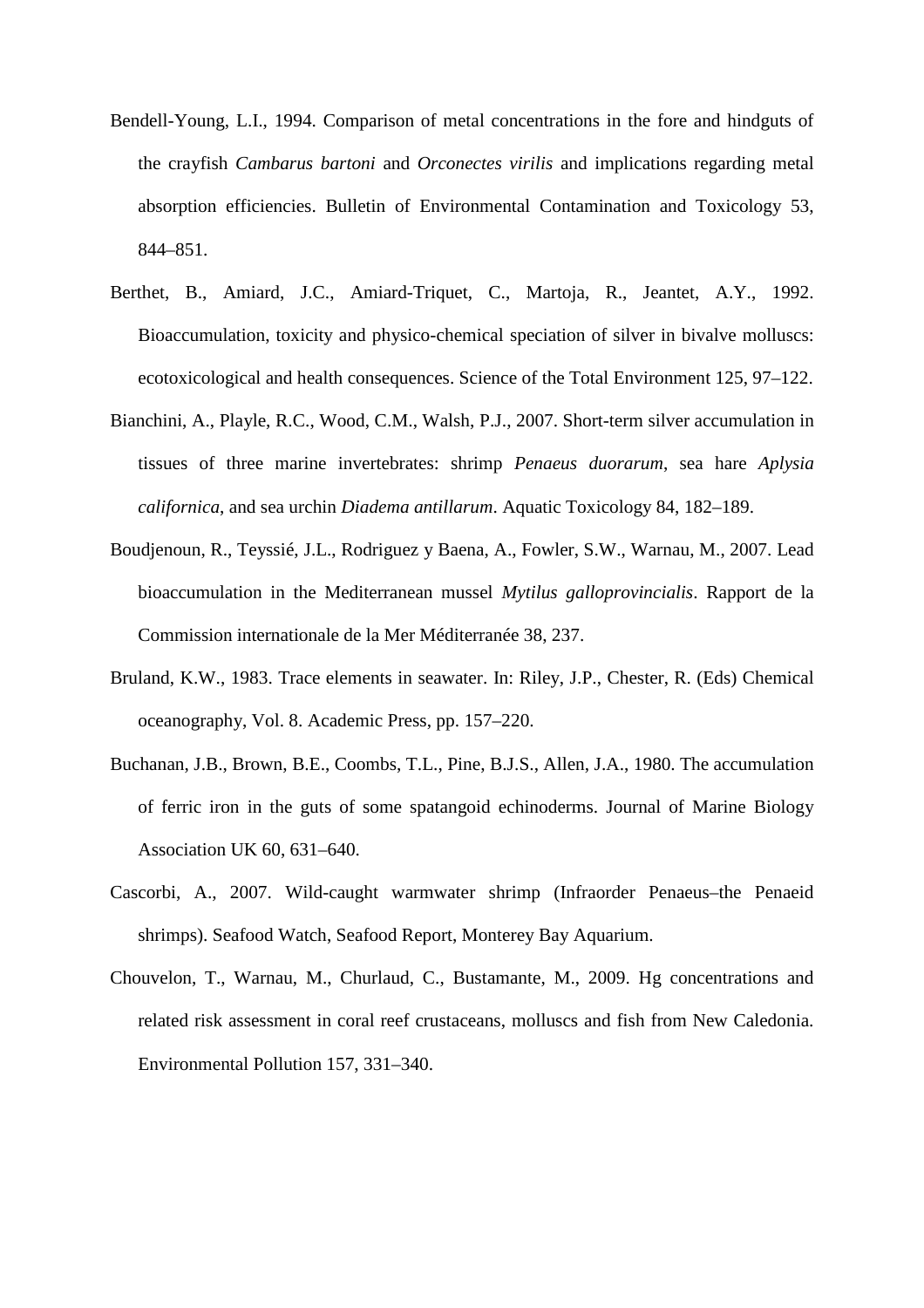- Dall, W., Moriarty, D.J., 1983. Functional aspects of nutrition and digestion. In: Mantel, L.H. (Ed) The biology of Crustacea, internal anatomy and physiological regulation. Academic Inc., NewYork, pp. 215–261.
- Dalvi, A.D., Bacon, W.G., Osborne, R.C., 2004. The past and the future of nickel laterites. PDAC 2004 International Convention, Trade Show & Investors Exchange.
- Danis, B., Wantier, P., Flammang, R., Dutrieux, S., Dubois, P., Warnau, M., 2004. Contaminant levels in sediment and asteroids (*Asterias rubens*, Echinoderm) from the Belgian coast and Scheldt estuary: polychlorinated biphenyls and metals. Science of the Total Environment 333, 149-165.
- Eisler, R., 1981. Trace metal concentrations in marine organisms. Pergamon Press, Inc., Elmsford, New York.
- FAO, 2007. The state of world fisheries and aquaculture. FAO Fisheries and Aquaculture Department, FAO, Rome.
- FAO, 2008. ProdSTAT: livestock (primary and processed), FAOSTAT, FAO. Rome (http://faostat.fao.org).
- Frías-Espericueta, M.G., Izaguirre-Fierro, G., Valenzuela-Quiñonez, F., Osuna-López, J.I., Voltolina, D., López-López, G., Muy-Rangel, M.D., Rubio-Castro, W., 2007. Metal content of the Gulf of California blue shrimp *Litopenaeus stylirostris* (Stimpson). Bulletin of Environmental Contamination and Toxicology 79, 214–217.
- Gibson, R., Barker, P.L., 1979. The decapod hepatopancreas. Oceanography and Marine Biology Annual Reviews 17, 285–346.
- GFA, 2006. Groupement des Fermes Aquacoles (GFA). Rapports d'activité annuels.
- Hédouin, L., Metian, M., Teyssié, J.-L., Fowler, S.W., Fichez, R., Warnau, M., 2006. Allometric relationships in the bioconcentration of heavy metals by the edible tropical clam *Gafrarium tumidum*. Science of the Total Environment 366, 154–163.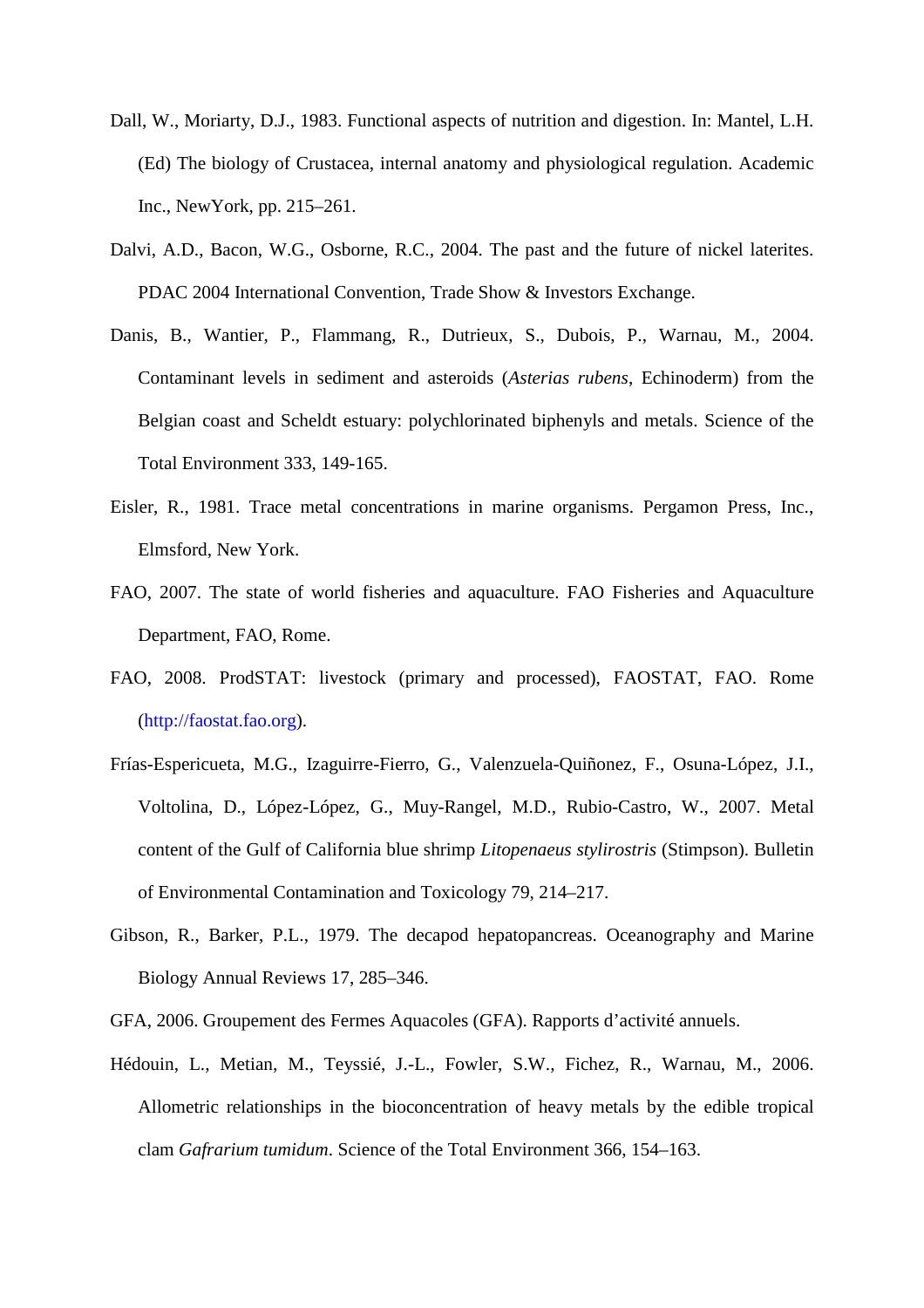- Hédouin, L., Pringault, O., Metian, M., Bustamante, P., Warnau, M., 2007. Nickel bioaccumulation in bivalves from the New Caledonia lagoon: Seawater and food exposure. Chemosphere 66, 1449–1457.
- Hédouin, L., Bustamante, P., Churlaud, C., Pringault, O., Fichez, R., Warnau, M., 2009. Trends in concentrations of selected metalloid and metals in two bivalves from the SW lagoon of New Caledonia. Ecotoxicology and Environmental Safety 72, 372–381
- Jangoux, M., 1982. Digestive systems: Asteroidea. In: Jangoux, M., Lawrence, J.M. (Eds) Echinoderm nutrition. Balkema, Rotterdam, pp. 235–272.

JECFA, 2006. JECFA Evaluations - Cadmium. TRS 930-JECFA 64/26.

- JECFA, 2008. http://www.inchem.org/pages/jecfa.html (accessed on 4 April 2008)
- Keteles, K.A., Fleeger, J.W., 2001. The contribution of ecdysis to the fate of copper, zinc, and cadmium in grass shrimp, *Palaemontes pugio* Holthius. Marine Pollution Bulletin 42, 1397–1402.
- Labonne, M., Morize, E., Kulbicki, M., Ponton, D., Marec, L., 2008. Otolith chemical signature and growth of *Chaetodon speculum* in coastal areas of New Caledonia. Estuarine, Coastal and Shelf Science 78, 493–504.
- Labrosse, P., Fichez, R., Farman, R., Adams, T., 2000. New Caledonia in: Sheppard, C.R.C. (Ed.), Seas at the Millenium: an environmental evaluation. Pergamon, Amsterdam, pp. 723–736.
- Luoma, S.N., Rainbow, P.S., 2005. Why is metal bioaccumulation so variable? Biodynamics as a unifying concept. Environmental Science and Technology 39, 1921–1931.
- Méndez, L., Racotta, I.S., Acosta, B., Rodriguez-Jaramillo, C., 2001. Mineral concentration in tissues during ovarian development of the white shrimp *Penaeus vannamei* (Decapoda: Penaeidae). Marine Biology 138, 687–692.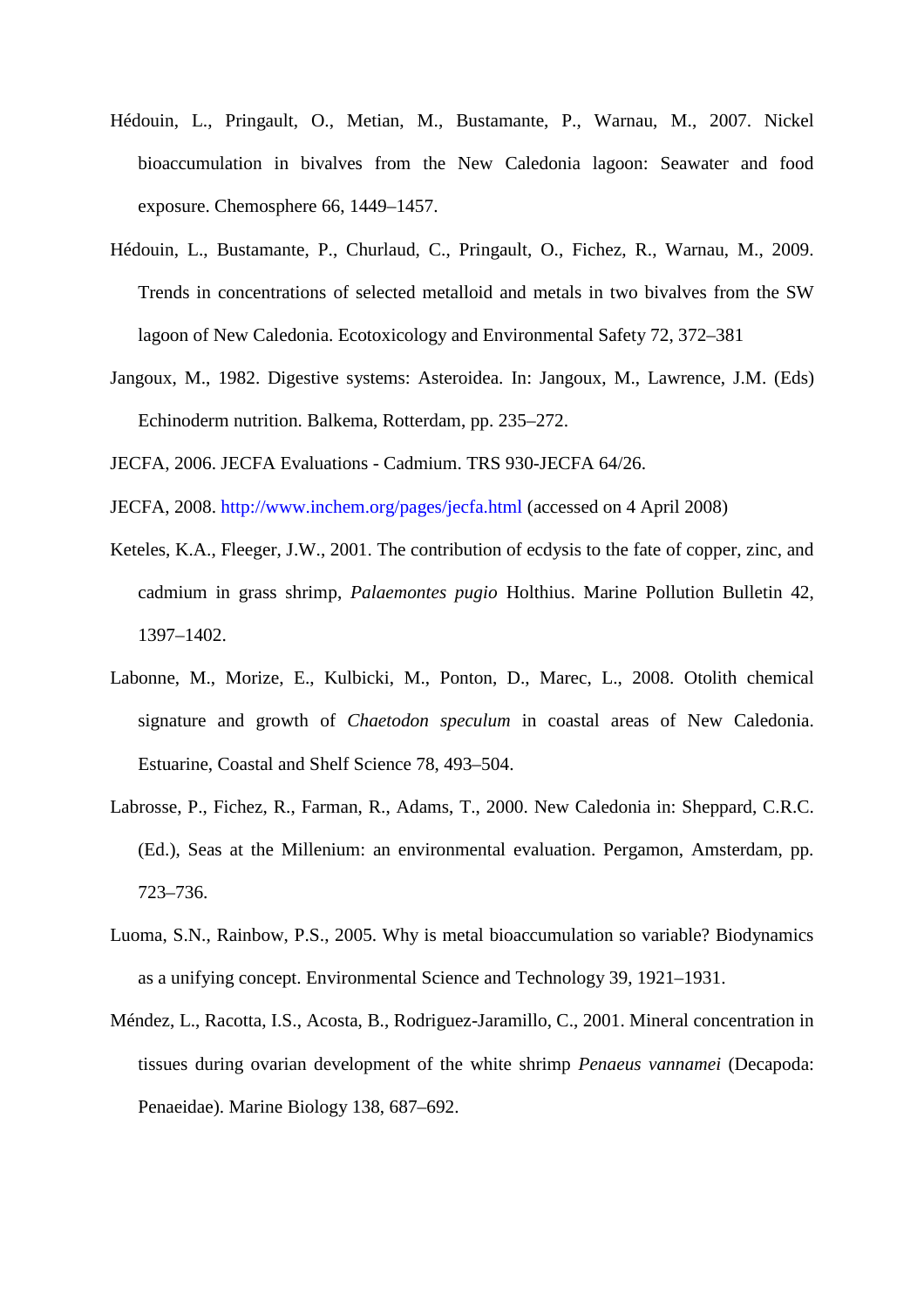- Metian, M., Bustamante, P., Oberhänsli, F., Teyssié, J.L., Warnau, M., 2007. Interspecific comparison of Cd bioaccumulation in European Pectinidae (*Chlamys varia and Pecten maximus*). Journal of Experimental Marine Biology and Ecology 353, 58–67.
- Metian, M., Bustamante, P., Hédouin, L., Warnau, M., 2008a. Accumulation of nine metals and one metalloid in the tropical scallop *Comptopallium radula* from coral reefs in New Caledonia. Environmental Pollution 152, 543–552.
- Metian, M., Giron, E., Borne, V., Hédouin, L., Teyssié, J.L., Warnau, M., 2008b. The brown alga *Lobophora variegata*, a bioindicator species for surveying metal contamination in tropical marine environments. Journal of Experimental Marine Biology and Ecology 362, 49–54.
- Metian, M., Warnau, M., Cosson, R., Bustamante, P., 2008c. Bioaccumulation and detoxification processes of Hg in the king scallop *Pecten maximus*: field and laboratory investigations. Aquatic Toxicology 90, 204–213.
- Metian, M., Warnau, M., 2008. The tropical brown alga *Lobophora variegata*: a prospective bioindicator for Ag contamination in tropical coastal waters. Bulletin of Environmental Contamination and Toxicology 81, 455–458.
- Mugnier, C., Magand, O., Breau, L., Fernandez, J.M., Lemonnier, H., 2001. Métaux et crevettes d'élevage en Nouvelle Calédonie. Travail préliminaire d'analyse de la teneur en métaux chez les crevettes et le sédiment. Fiche biotechnique n° 2001-02, Laboratoire d'Aquaculture de Nouvelle Calédonie - Station de Saint Vincent, 18 p.
- Nunez-Nogueira, G., Rainbow, P.S., Smith, B.D., 2006. Assimilation efficiency of zinc and cadmium in the decapod crustacean *Penaeus indicus.* Journal of Experimental Marine Biology and Ecology 332, 75–83.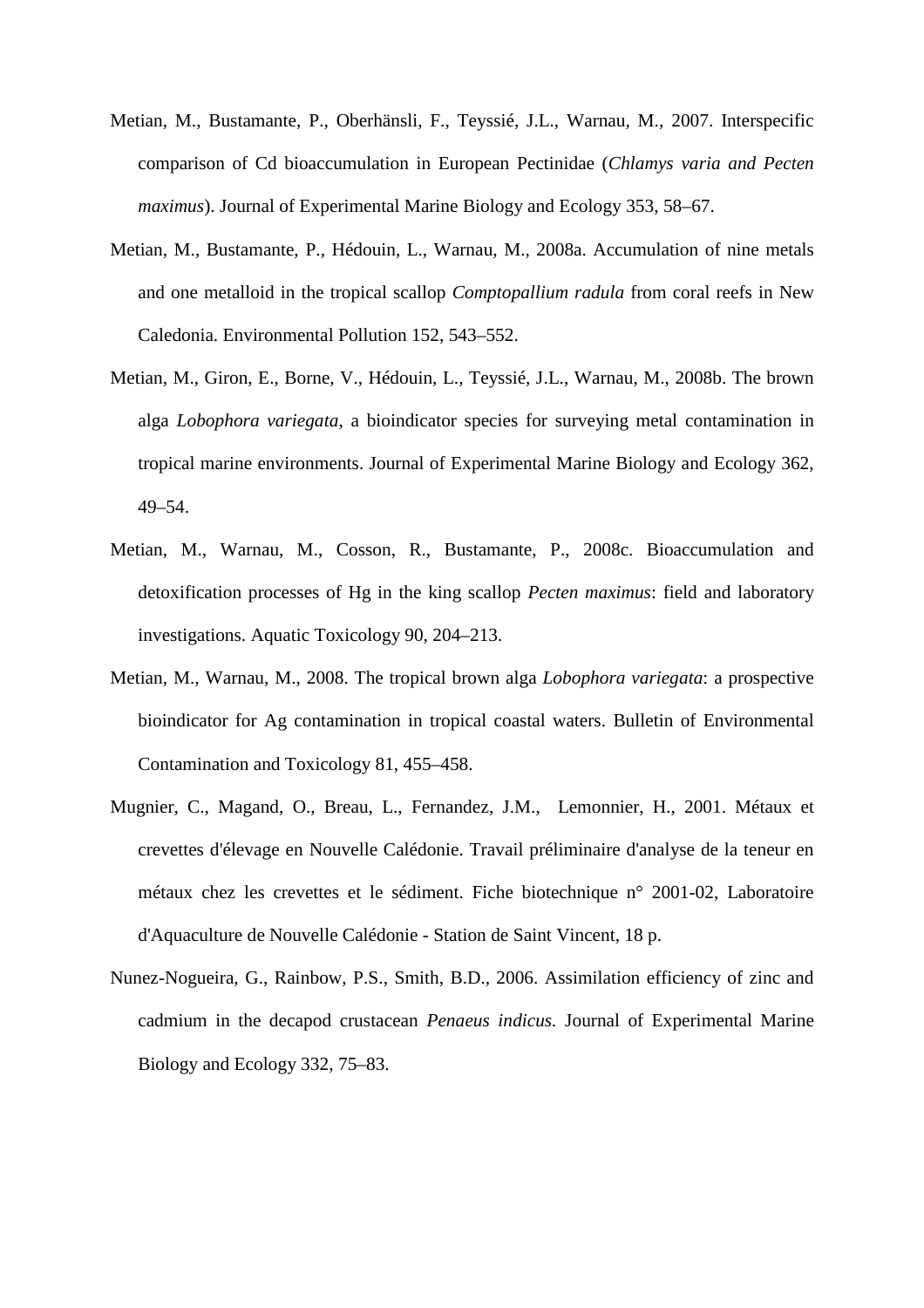- Paez-Osuna, F., Ruiz-Fernandez, C., 1995a. Comparative bioaccumulation of trace metals in *Penaeus stylirostris* in estuarine and coastal environments. Estuarine, Coastal and Shelf Science 40, 35–44.
- Paez-Osuna, F., Ruiz-Fernandez, C., 1995b. Trace metals in the Mexican shrimp *Penaeus vannamei* from estuarine and marine environments. Environmental Pollution 87, 243–247.
- Paez-Osuna, F., Tron-Mayen, L., 1996. Concentration and distribution of heavy metals in tissues of wild and farmed shrimp *Penaeus vannamei* from the Northwest Coast of Mexico. Environment International 22, 443–450.
- Rainbow, P.S., 1998. Phylogeny of trace metal accumulation in crustaceans. In: Langston, W.J., Bebianno, M. (Eds). Metal metabolism in aquatic environments. Chapman and Hall, London, pp. 285–319.
- Rainbow, P.S., 2002. Trace metal concentrations in aquatic invertebrates: why and so what? Environmental Pollution 120, 497–507.
- Rainbow, P.S., Poirier, L., Smith, B.D., Brix, K.V., Luoma S.N., 2006a. Trophic transfer of trace metals: subcellular compartmentalization in a polychaete and assimilation by a decapod crustacean. Marine Ecology Progress Series 308, 91–100.
- Rainbow, P.S., Poirier, L., Smith, B.D., Brix, K.V., Luoma S.N., 2006b. Trophic transfer of trace metals from the polychaete worm *Nereis diversicolor* to the polychaete *N. virens* and the decapod crustacean *Palaemonetes varians*. Marine Ecology Progress Series 321, 167– 181.
- Rodriguez y Baena, A.M., Metian, M., Teyssié, J.L., De Broyer, C., Warnau, M., 2006a. Experimental evidence for <sup>234</sup>Th bioaccumulation in three Antarctic crustaceans: potential implications in particle flux studies. Marine Chemistry 100, 354–365.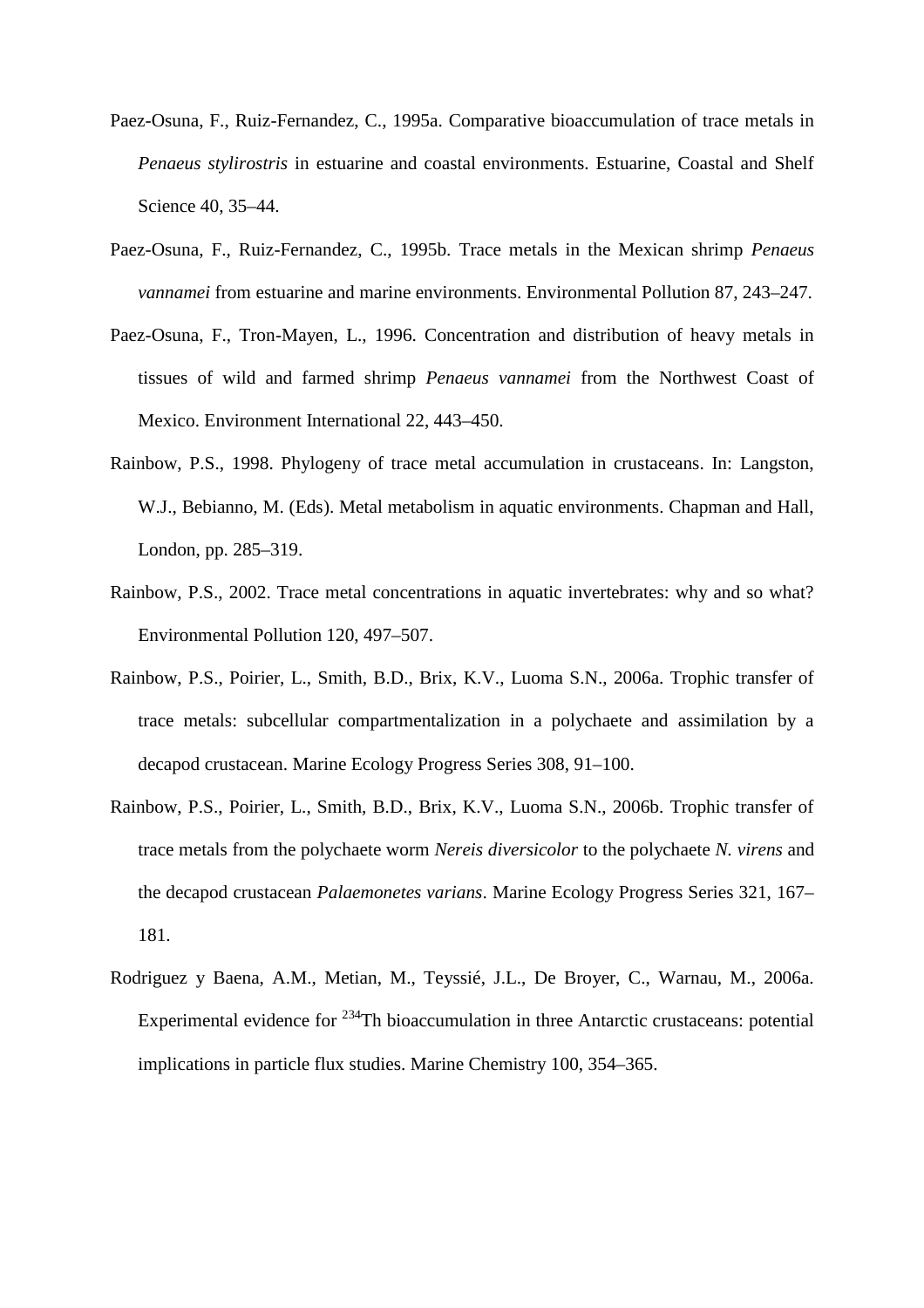- Rodriguez y Baena, A.M., Miquel, J.C., Masqué, P., Povinec, P., La Rosa, J., 2006b. A single vs. double spike approach to improve the accuracy of  $234$ Th measurements in smallvolume seawater samples. Marine Chemistry 100, 269–281.
- Rodriguez y Baena, A.M., Fowler, S.W., Warnau, M., 2008. Could krill schools significantly bias <sup>234</sup>Th-based flux models? Limnology and Oceanography 53, 1186–1191.
- Ruelas-Inzunza, J., Paez-Osuna, F., 2004. Distribution and concentration of trace metals in tissues of three penaeid shrimp species from Altata-Ensenada del Pabellon Lagoon (S.E. Gulf of California). Bulletin of Environmental Contamination and Toxicology 72, 452– 459.
- Sañudo-Wilhelmy, S.A., Flegal, R., 1992. Anthropogenic silver in the southern California bight: a new tracer of sewage in coastal waters. Environmental Science and Technology 26, 2147–2151.
- Temara, A., Ledent, G., Warnau, M., Paucot, H., Jangoux, M., Dubois, P., 1996. Experimental cadmium contamination of *Asterias rubens* (Echinodermata). Marine Ecology Progress Series 140, 83-90.
- Tu, N.P.C., Ha, N.N., Ikemoto, T., Tuyen, B.C., Tanabe, S., Takeuchi, I., 2008. Regional variations in trace element concentrations in tissues of black tiger shrimp *Penaeus monodon* (Decapoda: Penaeidae) from South Vietnam. Marine Pollution Bulletin 57, 858– 866.
- Wallace, W.G., Lopez, G.R., Levington, J.S., 1998. Cadmium resistance in an oligochaete and its effect on cadmium trophic transfer to an omnivorous shrimp. Marine Ecology Progress Series 172, 225–237.
- Warnau, M., Bustamante, P., 2007. Radiotracer techniques: a unique tool in marine ecotoxicological studies. Environmental Bioindicators 2, 217–218.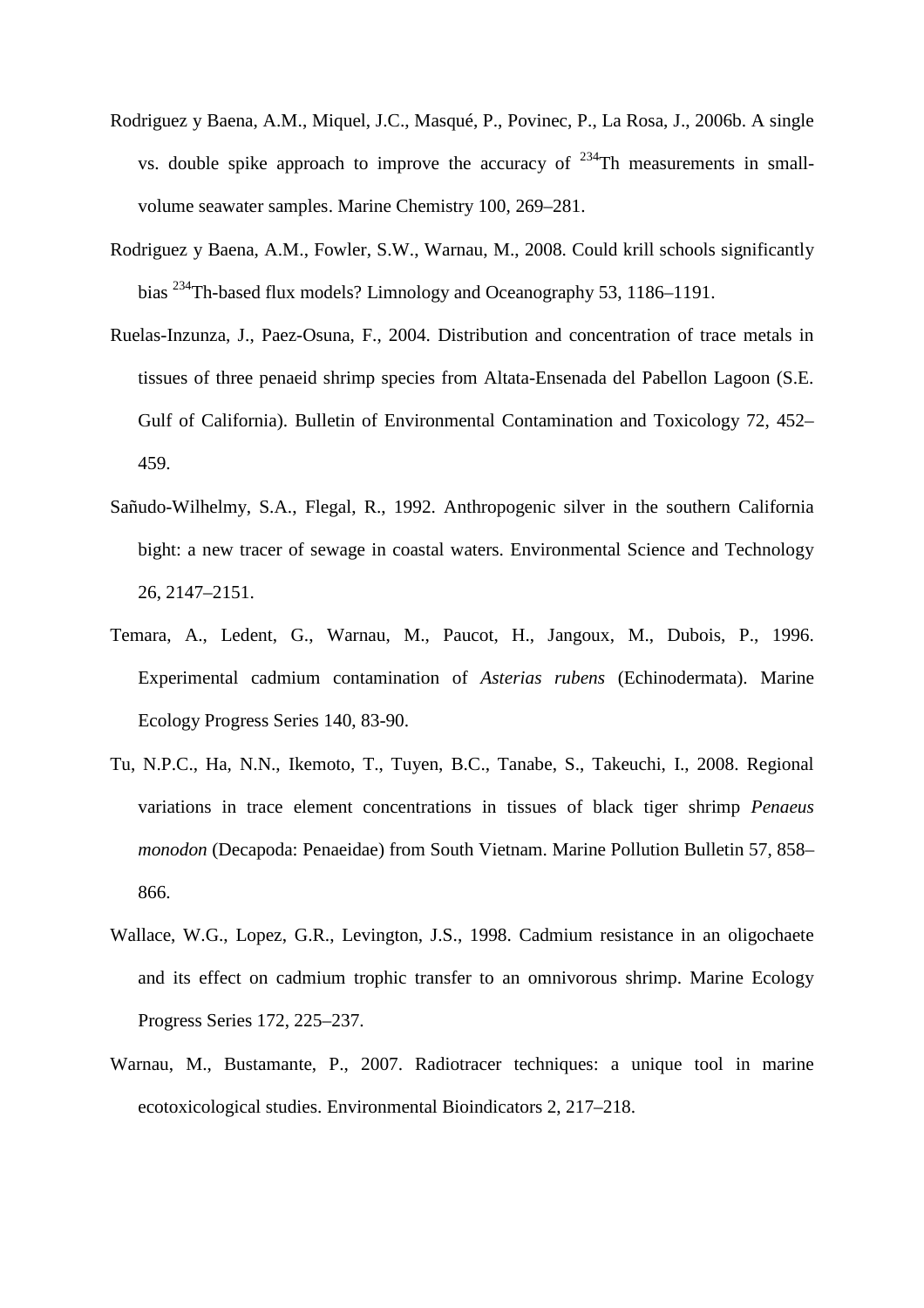- Warnau, M., Teyssié, J.L., Fowler S.W., 1996a. Biokinetics of selected heavy metals and radionuclides in the common Mediterranean echinoid *Paracentrotus lividus:* seawater and food exposures. Marine Ecology Progress Series 141, 83–94.
- Warnau, M., Fowler, S.W., Teyssié, J.L., 1996b. Biokinetics of selected heavy metals and radionuclides in two marine macrophytes: the seagrass *Posidonia oceanica* and the alga *Caulerpa taxifolia*. Marine Environmental Research 41, 343–362.
- Warnau, M., Fowler, S.W., Teyssié, J.L., 1999. Biokinetics of radiocobalt in the asteroid *Asterias rubens* (Echinodermata): sea water and food exposures. Marine Pollution Bulletin 39, 159–164.
- Warnau, M., Jangoux, M., 1999. *In vitro* and *in vivo* investigations of the excretory function of the rectal caeca in the asteroid *Asterias rubens* (Echinodermata). Comparative Biochemistry and Physiology 123A, 263–267.
- White, S.L., Rainbow, P.S., 1984. Regulation of zinc concentration by *Palaemon elegans* (Crustacea: Decapoda): zinc flux and effects of temperature, zinc concentration and moulting. Marine Ecology Progress Series 16, 135–147.
- WHO, 1989. Environmental Health Criteria 18: Arsenic. World Health Organization, Geneva.

Zar, J.H., 1996. Biostatistical analysis. Upper Saddle River, New Jersey.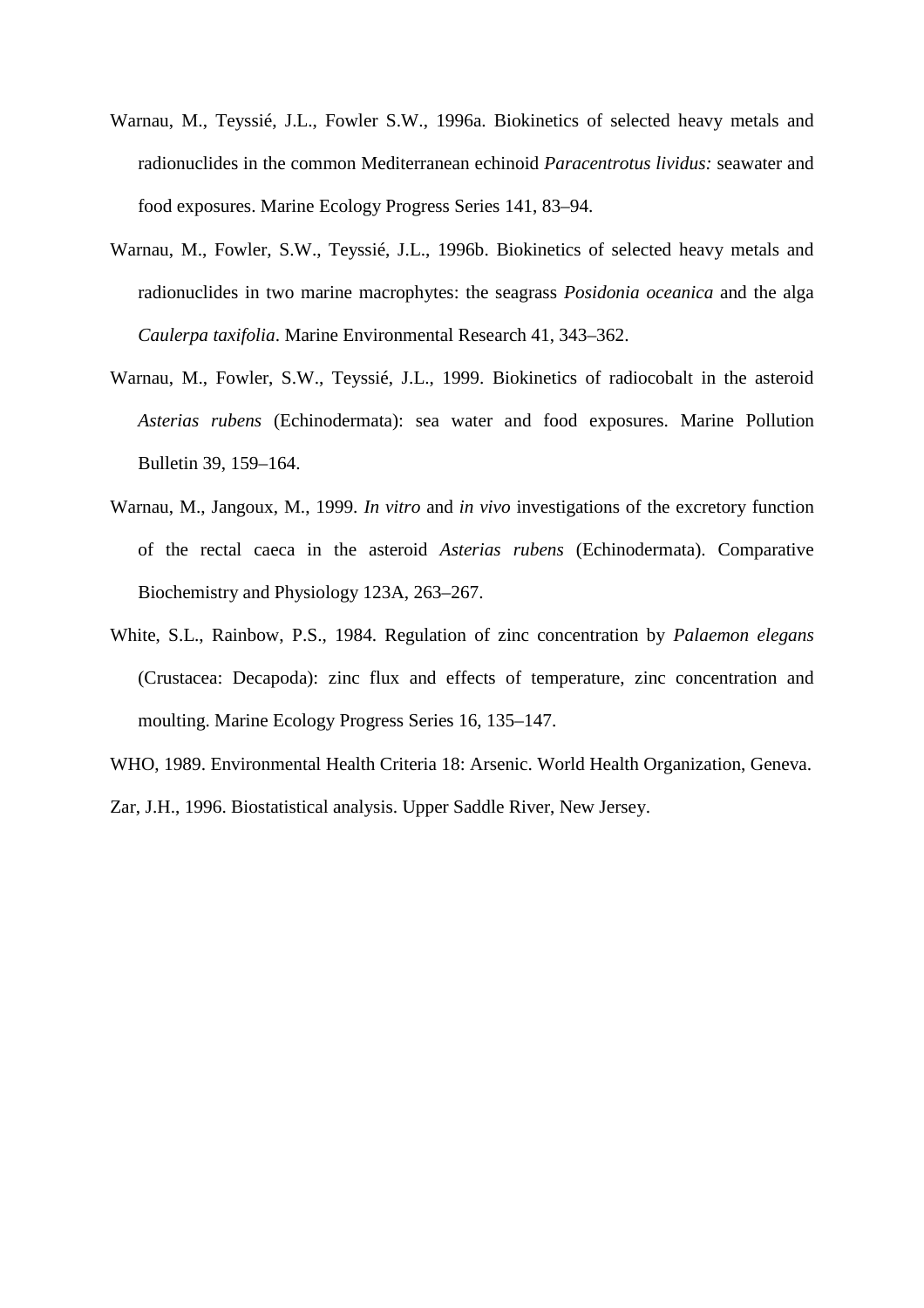**Table 1.** *Litopenaeus stylirostris*. Parameters (mean ± ASE, n = 20) of the whole-body uptake and/or depuration kinetics of 5 metal radiotracers in the Pacific blue shrimp exposed to the radiotracers via seawater (A) and via the food (B).

Uptake parameters: CF<sub>ss</sub>: concentration factor at steady state; k<sub>u</sub>: uptake rate constant (d<sup>-1</sup>); L and E: linear [CF<sub>t</sub> = k<sub>u</sub> t] and exponential [CF<sub>t</sub> =  $CF_{ss}$  (1-e<sup>-k<sub>e</sub> t</sup>)] model, respectively.

Depuration parameters:  $A_{0s}$  and  $A_{0l}$ : activity (%) lost according to the short-and the long-lived exponential component, respectively;  $T_{b/2}$ : biological half-life (d)  $[T_{b\frac{1}{2}} = \ln 2 / k_e]$ ; O and T: one-compartment  $[At = A_0 e^{k_e t}]$  and two-compartment  $[At = A_0 e^{k_e t} + A_0 e^{k_e t}]$  exponential model, respectively.

|             |                    |                          | Uptake                      |                              |                          | Depuration     |                          |                            |                    |                             |       |  |  |
|-------------|--------------------|--------------------------|-----------------------------|------------------------------|--------------------------|----------------|--------------------------|----------------------------|--------------------|-----------------------------|-------|--|--|
| Experiment  |                    | Metal Model              | $CF_{ss} \pm ASE$           | $k_u \pm ASE$                | $r^2$                    | Model          | $A_{0s} \pm ASE$         | $T_{b\frac{1}{2}s}$ ± ASE  | $A_{01} \pm ASE$   | $T_{b/2}$ ± ASE             | $r^2$ |  |  |
| A. Seawater | $^{110m}Ag$        | L                        | $\overline{\phantom{a}}$    | $3.58 \pm 0.07$ <sup>d</sup> | 0.78                     | $\overline{O}$ |                          |                            | $94 \pm 2^{d}$     | $20 \pm 1^{\rm d}$          | 0.69  |  |  |
| exposure    | 109 <sub>Cd</sub>  |                          | $\overline{\phantom{0}}$    | $0.81 \pm 0.01$ <sup>d</sup> | 0.86                     | $\mathbf T$    | $72 \pm 29^{\text{a}}$   | $8 \pm 4^{\circ}$          | $29 \pm 29$        | 796                         | 0.84  |  |  |
|             | ${}^{57}Co$        | E                        | $6.2 \pm 0.3$ <sup>d</sup>  | $2.23 \pm 0.67$ <sup>c</sup> | 0.32                     | $\mathbf T$    | $88 \pm 6^{\rm d}$       | $2.2 \pm 0.2$ <sup>d</sup> | $9 \pm 7$          | $18 \pm 16$                 | 0.94  |  |  |
|             | $^{51}Cr$          | E                        | $3.9 \pm 0.7$ <sup>d</sup>  | $0.31 \pm 0.05$ <sup>d</sup> | 0.32                     | $\mathbf T$    | $51 \pm 5^{\rm d}$       | $0.5 \pm 0.2^{\circ}$      | $49 \pm 3^{\rm d}$ | $152 \pm 89$                | 0.37  |  |  |
|             | ${}^{65}Zn$        | E                        | 53.6 $\pm$ 0.7 <sup>d</sup> | $4.84 \pm 0.34$ <sup>c</sup> | 0.74                     | $\mathbf T$    | $39 \pm 4^{\rm d}$       | $1.9 \pm 0.5$ <sup>d</sup> | $57 \pm 5^{\rm d}$ | $35 \pm 6^{\rm d}$          | 0.85  |  |  |
| B. Food     | $^{110m}\text{Ag}$ | $\overline{\phantom{a}}$ | $\overline{\phantom{0}}$    |                              | $\overline{\phantom{a}}$ | $\Omega$       |                          |                            | $101 \pm 2^d$      | $10.8 \pm 0.5$ <sup>d</sup> | 0.79  |  |  |
| exposure    | 109 <sub>Cd</sub>  | $\blacksquare$           | $\overline{\phantom{a}}$    |                              | $\overline{\phantom{a}}$ | T              | $23 \pm 6^{\rm b}$       | $1.7 \pm 0.6^{\circ}$      | $77 \pm 5^{\rm d}$ | $7 \pm 1$ <sup>d</sup>      | 0.88  |  |  |
|             | ${}^{57}Co$        | $\overline{\phantom{a}}$ | $\overline{\phantom{a}}$    |                              | $\overline{\phantom{a}}$ | $\Omega$       | $\overline{\phantom{a}}$ |                            | $100 \pm 2^{d}$    | $1.2 \pm 0.2$ <sup>d</sup>  | 0.94  |  |  |
|             | $51$ Cr            | $\overline{\phantom{a}}$ | $\overline{\phantom{a}}$    |                              | $\overline{\phantom{a}}$ | T              | $46 \pm 5^{\rm d}$       | $0.7 \pm 0.2$ <sup>c</sup> | $54 \pm 4^{\rm d}$ | $32 \pm 5^{\rm d}$          | 0.49  |  |  |
|             | ${}^{65}Zn$        |                          |                             |                              |                          | $\mathbf T$    | $62 \pm 3^{\rm d}$       | $0.8 \pm 0.1$ <sup>d</sup> | $39 \pm 2^{d}$     | $19 \pm 2^{d}$              | 0.87  |  |  |
|             |                    |                          |                             |                              |                          |                |                          |                            |                    |                             |       |  |  |

ASE: asymptotic standard error;  $r^2$ : determination coefficient of kinetics.

Probability -p- of the parameter estimation:  $a^p$  p < 0.05.  $b^p$  p < 0.01.  $c^p$  p < 0.001.  $d^p$  p < 0.0001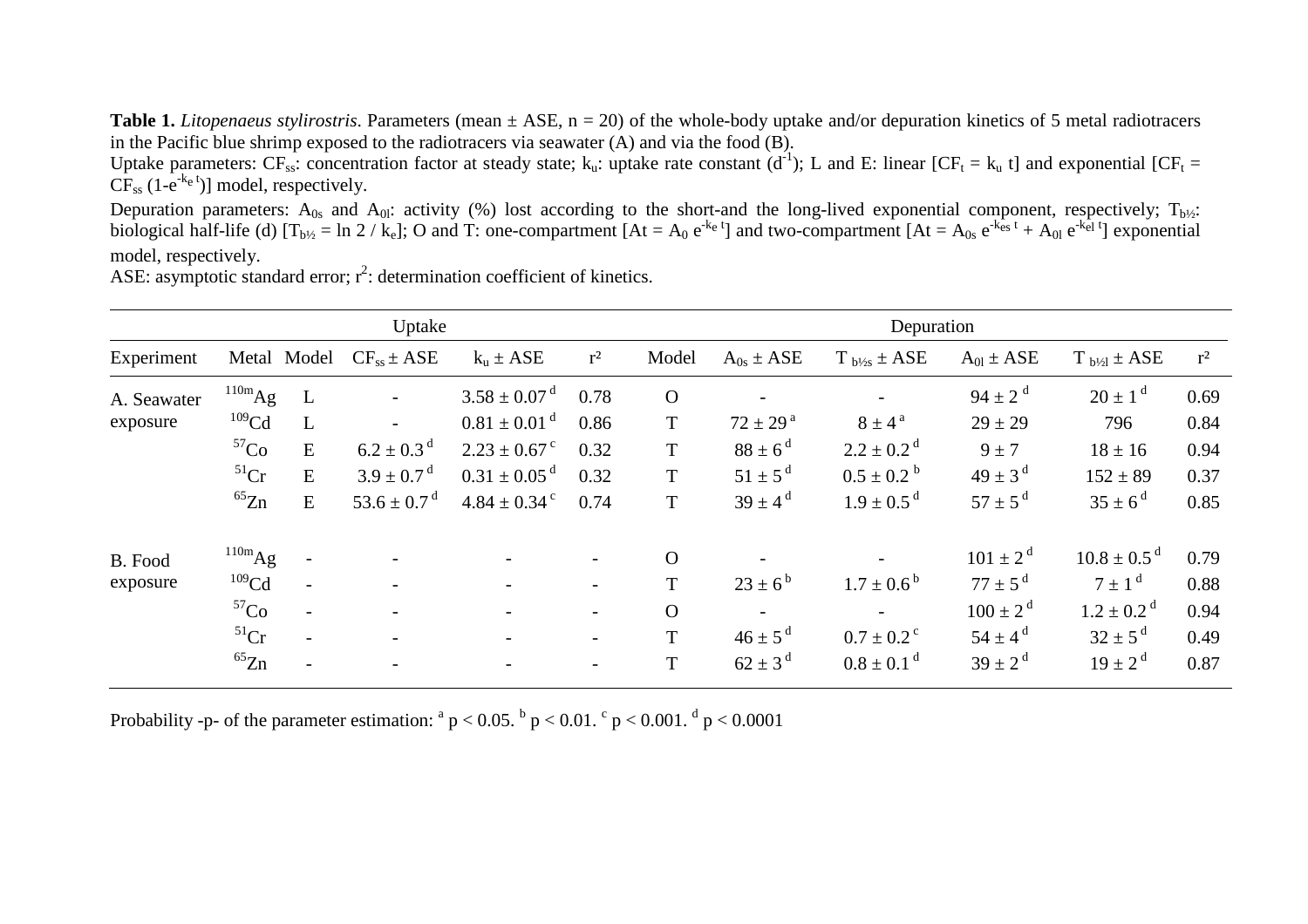**Table 2.** *Litopenaeus stylirostris.* Radiotracer distribution (%; mean  $\pm$  SD, n = 3) among the tissues and organs of the Pacific blue shrimp after 4 and 43 d of depuration following seawater exposure and after 39 d following radiolabelled food ingestion.

|                            | $^{110m}Ag$ | $109$ Cd           | 57 <sub>Co</sub> | $51$ Cr     | ${}^{65}Zn$ |
|----------------------------|-------------|--------------------|------------------|-------------|-------------|
| <b>Seawater experiment</b> |             | 4 d of depuration  |                  |             |             |
| cephalothorax              | $20 \pm 3$  | $52 \pm 9$         | $38 \pm 14$      | $47 \pm 16$ | $51 \pm 9$  |
| exoskeleton                | < 1         | $5 \pm 1$          | $8 \pm 6$        | $9 \pm 3$   | $9 \pm 5$   |
| intestine                  | < 1         | $1 \pm 0.1$        | $1 \pm 0.3$      | $3 \pm 0.1$ | $1 \pm 0.2$ |
| hepatopancreas             | $79 \pm 3$  | $39 \pm 10$        | $50 \pm 20$      | $30 \pm 16$ | $9 \pm 5$   |
| muscle                     | $1 \pm 0.1$ | $4 \pm 1$          | $4 \pm 1$        | $11 \pm 2$  | $31 \pm 4$  |
|                            |             | 43 d of depuration |                  |             |             |
| cephalothorax              | $14 \pm 5$  | $73 \pm 3$         | $38 \pm 7$       | $<$ d.l.    | $41 \pm 1$  |
| exoskeleton                | $2 \pm 1$   | $8 \pm 1$          | $26 \pm 2$       | $<$ d.l.    | $8 \pm 1$   |
| intestine                  | $3 \pm 1$   | $1 \pm 1$          | $7 \pm 1$        | $<$ d.l.    | < 1         |
| hepatopancreas             | $78 \pm 7$  | $11 \pm 3$         | $10 \pm 1$       | $<$ d.l.    | $5 \pm 1$   |
| muscle                     | $2 \pm 1$   | $7 \pm 2$          | $19 \pm 4$       | $<$ d.l.    | $45 \pm 2$  |
|                            |             |                    |                  |             |             |
| <b>Feeding experiment</b>  |             | 39 d of depuration |                  |             |             |
| cephalothorax              | $21 \pm 11$ | $66 \pm 18$        | $33 \pm 3$       | $<$ d.l.    | $42 \pm 4$  |
| exoskeleton                | $6 \pm 3$   | $2\pm0.2$          | $18 \pm 1$       | $<$ d.l.    | $9 \pm 1$   |
| intestine                  | $7 \pm 4$   | $1 \pm 0.1$        | $15 \pm 3$       | $<$ d.l.    | < 1         |
| hepatopancreas             | $58 \pm 21$ | $30 \pm 18$        | $14 \pm 1$       | $<$ d.l.    | $6 \pm 1$   |
| muscle                     | $7 \pm 3$   | $2 \pm 1$          | $20 \pm 2$       | $<$ d.l.    | $44 \pm 2$  |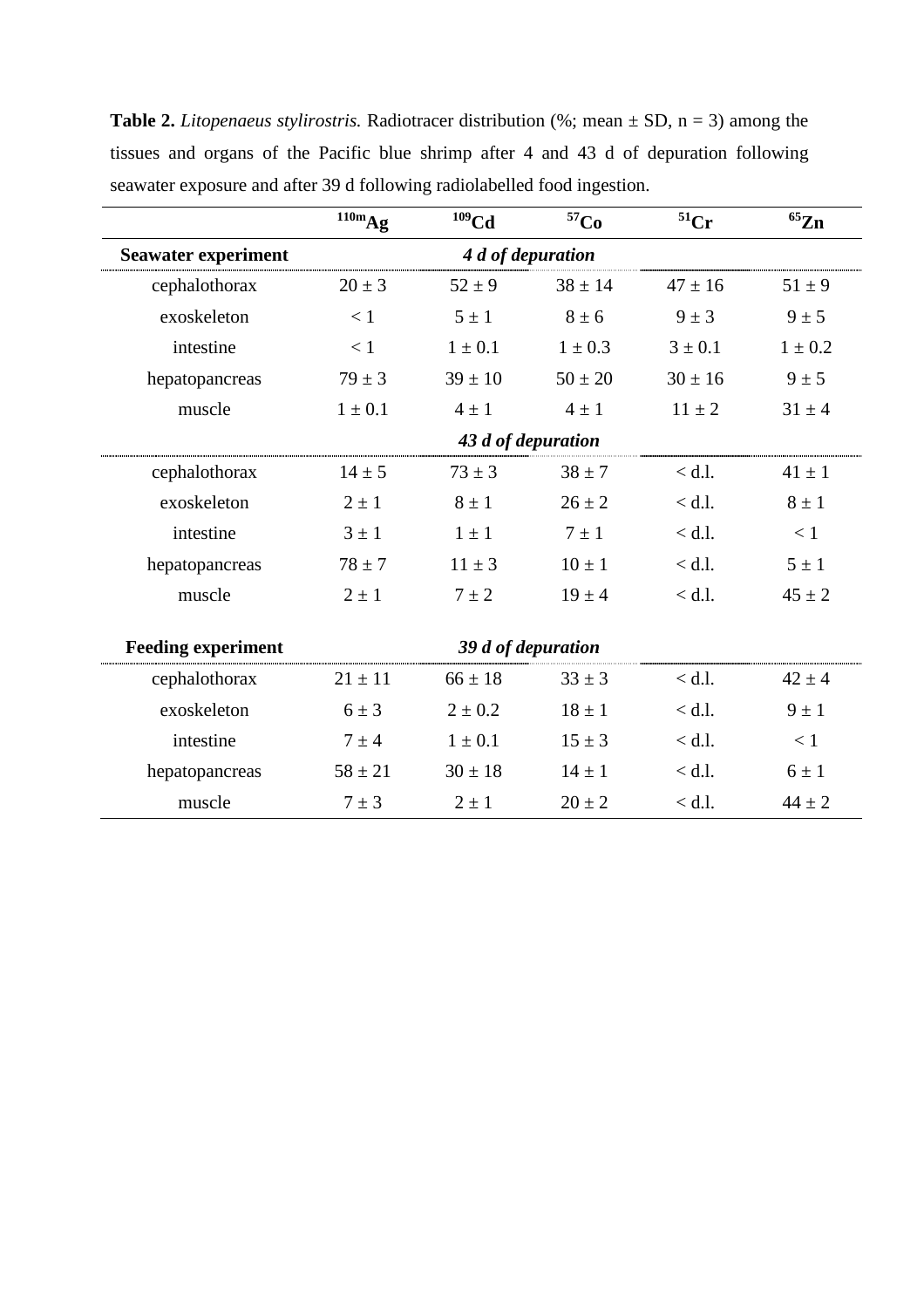**Table 3.** *Litopenaeus stylirostris.* Activity concentration (Bq  $g^{-1}$  wet wt; mean  $\pm$  SD, n = 3) of radiotracers in the body compartments of the Pacific blue shrimp during the depuration period following seawater and food exposures.

|                            | Weight $(g)$    | $\overline{^{110m}}Ag$ | $109$ Cd        | 57 <sub>Co</sub>   | $51$ Cr         | $65$ Zn         |
|----------------------------|-----------------|------------------------|-----------------|--------------------|-----------------|-----------------|
| <b>Seawater experiment</b> |                 |                        |                 |                    |                 |                 |
| cephalothorax              | $2.61 \pm 0.48$ | $6.31 \pm 1.27$        | $56.8 \pm 7.2$  | $2.22 \pm 0.16$    | $3.76 \pm 1.34$ | $20.2 \pm 2.9$  |
| exoskeleton                | $0.71 \pm 0.21$ | < 0.01                 | $18.2 \pm 2.9$  | $1.57 \pm 1.01$    | $2.71 \pm 0.89$ | $13.5 \pm 8.9$  |
| intestine                  | $0.04 \pm 0.02$ | $1.83 \pm 0.86$        | $88.8 \pm 52.7$ | $2.77 \pm 1.41$    | $20.2 \pm 10.3$ | $24.9 \pm 20.1$ |
| hepatopancreas             | $0.25 \pm 0.05$ | $276 \pm 99$           | $468 \pm 177$   | $35.5 \pm 24.5$    | $23.6 \pm 11.3$ | $39.5 \pm 23.6$ |
| muscle                     | $2.79 \pm 0.92$ | < 0.01                 | $4.14 \pm 1.73$ | $0.21 \pm 0.02$    | $0.82 \pm 0.02$ | $11.9 \pm 2.8$  |
|                            |                 |                        |                 | 43 d of depuration |                 |                 |
| cephalothorax              | $2.75 \pm 0.17$ | $0.31 \pm 0.04$        | $31.3 \pm 3.72$ | $0.27 \pm 0.03$    | $<$ d.l.        | $6.52 \pm 0.74$ |
| exoskeleton                | $1.17 \pm 0.58$ | < 0.01                 | $9.11 \pm 1.41$ | $0.54 \pm 0.31$    | $<$ d.l.        | $3.39 \pm 0.68$ |
| intestine                  | $0.02 \pm 0.01$ | $12.7 \pm 5.55$        | $86.3 \pm 41.1$ | $8.79 \pm 3.40$    | $<$ d.l.        | $9.05 \pm 7.83$ |
| hepatopancreas             | $0.33 \pm 0.08$ | $17.0 \pm 9.85$        | $38.2 \pm 9.2$  | $0.62 \pm 0.25$    | $<$ d.l.        | $6.82 \pm 0.96$ |
| muscle                     | $3.47 \pm 0.25$ | < 0.01                 | $2.18 \pm 0.43$ | $0.11 \pm 0.05$    | $<$ d.l.        | $5.75 \pm 0.71$ |
|                            |                 |                        |                 |                    |                 |                 |
| <b>Feeding experiment</b>  |                 |                        |                 | 39 d of depuration |                 |                 |
| cephalothorax              | $3.74 \pm 0.31$ | $0.06 \pm 0.02$        | $18.4 \pm 9.2$  | $0.09 \pm 0.02$    | $<$ d.l.        | $11.4 \pm 1.4$  |
| exoskeleton                | $1.32 \pm 0.11$ | < 0.01                 | $1.44 \pm 0.77$ | $0.14 \pm 0.04$    | $<$ d.l.        | $6.73 \pm 0.59$ |
| intestine                  | $0.02 \pm 0.01$ | $4.28 \pm 2.88$        | $52.9 \pm 32.6$ | $8.02 \pm 3.86$    | $<$ d.l.        | $8.40 \pm 2.21$ |
| hepatopancreas             | $0.39 \pm 0.12$ | $1.97 \pm 0.95$        | $74.0 \pm 55.7$ | $0.38 \pm 0.05$    | $<$ d.l.        | $14.7 \pm 1.1$  |
| muscle                     | $4.51 \pm 0.62$ | < 0.01                 | $0.41 \pm 0.29$ | $0.05 \pm 0.01$    | $<$ d.l.        | $9.91 \pm 0.83$ |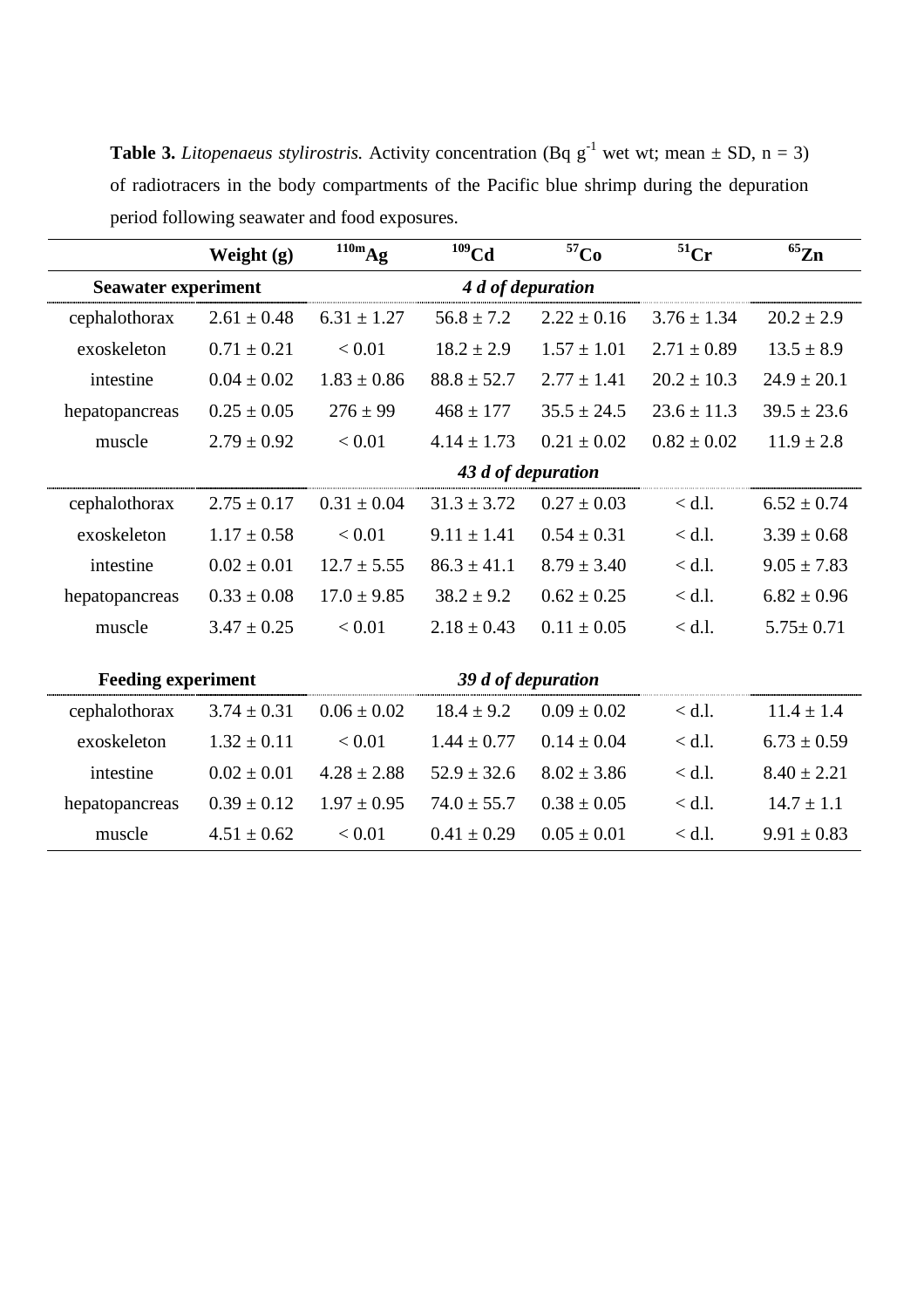|                | Αg            | As            | Cd            | Co                                            | Cr            | Cu             | Mn            | Ni            | Zn            |
|----------------|---------------|---------------|---------------|-----------------------------------------------|---------------|----------------|---------------|---------------|---------------|
| Cephalothorax  | < 0.01        | $8.6 \pm 2.1$ |               | $0.24 \pm 0.11$ $0.27 \pm 0.02$               | $0.9 \pm 0.6$ | $129 \pm 16$   | $21 \pm 5$    | $1.5 \pm 0.5$ | $74 \pm 6$    |
| Exoskeleton    | < 0.01        | $7.3 \pm 0.9$ |               | $0.02 \pm 0.01$ $0.20 \pm 0.06$ $3.7 \pm 3.3$ |               | $158 \pm 19$   | $18 \pm 8$    | $4.6 \pm 3.7$ | $81 \pm 14$   |
| Hepatopancreas | $1.8 \pm 1.3$ | $22 \pm 12$   | $6.5 \pm 3.8$ | $3.1 \pm 1.7$                                 | $2.5 \pm 2.8$ | $1097 \pm 726$ | $64 \pm 41$   | $16 \pm 22$   | $269 \pm 158$ |
| Intestine      | $0.04 + 0.04$ | $18 \pm 18$   | $0.5 \pm 0.4$ | $1.2 \pm 1.6$                                 | $12 \pm 17$   | $118 \pm 118$  | $50 \pm 36$   | $21 \pm 14$   | $158 \pm 92$  |
| Muscle         | < 0.01        | $6.4 + 1.1$   | ${}_{< 0.01}$ | $0.03 \pm 0.02$                               | $1.8 \pm 2.0$ | $40 \pm 10$    | $1.8 \pm 1.9$ | $1.7 + 1.4$   | $70 \pm 5$    |

**Table 4.** *Litopenaeus stylirostris*. Element concentrations ( $\mu$ g g<sup>-1</sup> dry wt; mean  $\pm$  SD, n = 12) in tissues and organs of the Pacific blue shrimp collected in the aquaculture farm of Saint-Vincent, SW New Caledonia.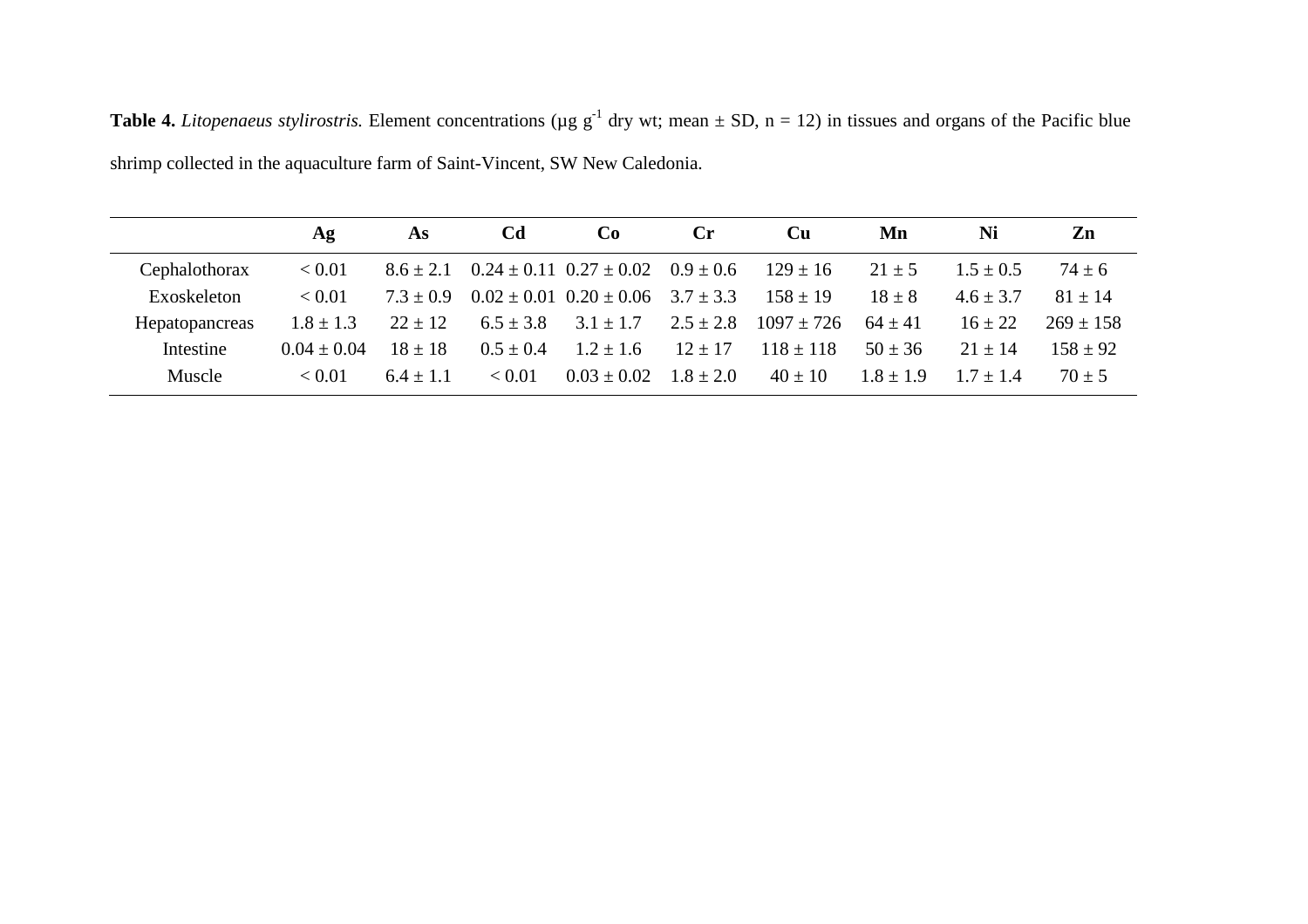**Table 5.** *Litopenaeus stylirostris.* Element distribution (%; mean ± SD, n = 12) among the tissues and organs of the Pacific blue shrimp collected in the aquaculture farm of Saint-Vincent, SW New Caledonia.

|                | Ag         | As             | C <sub>d</sub> | Co         | $\mathbf{C}$ r | <b>Cu</b>      | Mn         | Ni          | Zn          |
|----------------|------------|----------------|----------------|------------|----------------|----------------|------------|-------------|-------------|
| Cephalothorax  | $\theta$   | $28 \pm 4$     | $57 \pm 18$    | $40 \pm 6$ | $10 \pm 8$     | $31 \pm 5$     | $44 \pm 5$ | $12 \pm 5$  | $22 \pm 4$  |
| Exoskeleton    | $\theta$   | $28 \pm 3$     | $4 \pm 3$      | $38 \pm 7$ | $53 \pm 11$    | $43 \pm 8$     | $44 \pm 8$ | $49 \pm 13$ | $32 \pm 6$  |
| Hepatopancreas | $98 \pm 3$ | $2 \pm 1$      | $37 \pm 25$    | $11 \pm 9$ | $1 \pm 0.1$    | $7 \pm 6$      | $3 \pm 2$  | $4 \pm 4$   | $2 \pm 2$   |
| Intestine      | $2 \pm 3$  | $\overline{0}$ | $1 \pm 1$      | $2 \pm 4$  | $2 \pm 3$      | $\overline{0}$ | $1 \pm 2$  | $2 \pm 2$   | $1 + 2$     |
| Muscle         | $\theta$   | $44 \pm 9$     | $\pm$ 1        | $9 \pm 6$  | $34 \pm 12$    | $19 \pm 10$    | $8 \pm 6$  | $33 \pm 11$ | $43 \pm 10$ |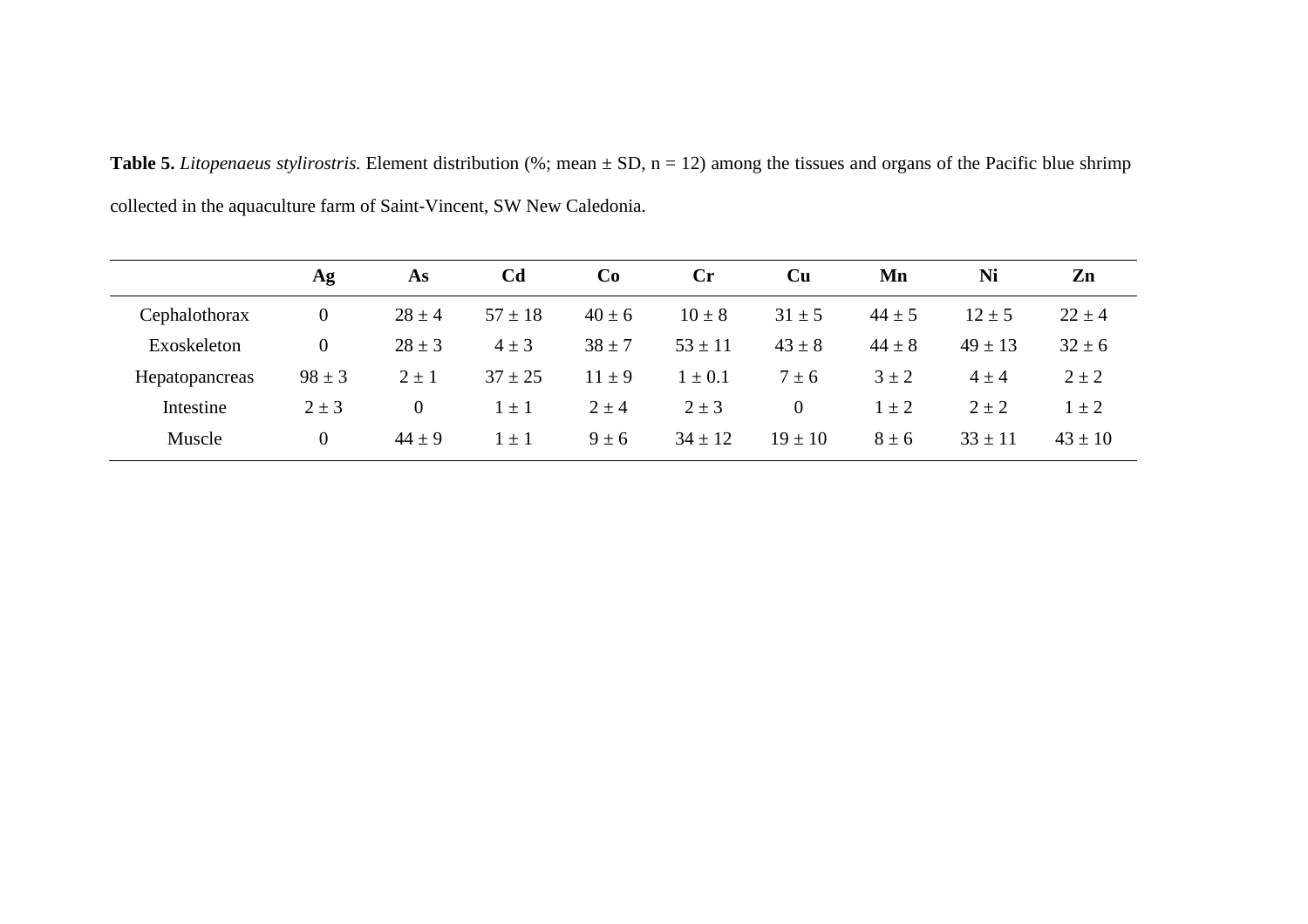**Table 6.** Comparison of metal levels (µg g-1 1 dry wt; mean ± SD) in the abdominal muscle of *Litopenaeus stylirostris* and *Penaeus vannamei*.

|                  | Ag                       | As                       | C <sub>d</sub> | Co                            | $\mathbf{C}$ r           | Cu        | Fe                       | Mn | Ni                                 | Zn | <b>Reference</b>                                                                                                                                   |
|------------------|--------------------------|--------------------------|----------------|-------------------------------|--------------------------|-----------|--------------------------|----|------------------------------------|----|----------------------------------------------------------------------------------------------------------------------------------------------------|
| L. stylirostris  |                          |                          |                |                               |                          |           |                          |    |                                    |    |                                                                                                                                                    |
| Juveniles        | -                        | $\overline{\phantom{a}}$ |                |                               |                          |           |                          |    |                                    |    | $0.44 \pm 0.12$ $1.08 \pm 0.81$ $0.7 \pm 0.4$ $21 \pm 9$ $133 \pm 32$ $4.2 \pm 2.3$ $1.7 \pm 1.2$ $84 \pm 21$ Paez-Osuna & Ruiz-Fernandez (1995a)  |
| Adults           | $\overline{\phantom{a}}$ | $\overline{\phantom{a}}$ |                |                               |                          |           |                          |    |                                    |    | $0.61 \pm 0.40$ $0.42 \pm 0.23$ $0.3 \pm 0.2$ $37 \pm 18$ $41 \pm 22$ $1.4 \pm 0.8$ $0.7 \pm 0.2$ $75 \pm 26$ Paez-Osuna & Ruiz-Fernandez (1995a)  |
| <b>Adults</b>    | $\overline{\phantom{a}}$ | $\overline{\phantom{a}}$ | 0.66           |                               | $\overline{\phantom{a}}$ | 25.4      | $\overline{\phantom{a}}$ |    |                                    | 58 | Frías-Espericueta et al. (2007)                                                                                                                    |
| Sub-adults       |                          | $< 0.01$ 6.4 $\pm$ 1.0   | < 0.01         | $0.03 \pm 0.02$ $1.8 \pm 2.0$ |                          | $40 + 10$ | $\overline{\phantom{a}}$ |    | $2 \pm 2$ 1.7 $\pm$ 1.4 70 $\pm$ 5 |    | Present study                                                                                                                                      |
| P. vannamei      |                          |                          |                |                               |                          |           |                          |    |                                    |    |                                                                                                                                                    |
| <b>Juveniles</b> |                          | -                        |                |                               |                          |           |                          |    |                                    |    | $0.53 \pm 0.35$ $0.87 \pm 0.48$ $1.6 \pm 1.6$ $23 \pm 6$ $201 \pm 120$ $7.5 \pm 3.3$ $1.3 \pm 0.5$ $59 \pm 20$ Paez-Osuna & Ruiz-Fernandez (1995b) |
| <b>Adults</b>    | $\overline{\phantom{a}}$ | $\overline{\phantom{a}}$ |                |                               |                          |           |                          |    |                                    |    | $0.77 \pm 0.01$ $1.18 \pm 0.51$ $0.8 \pm 0.1$ $28 \pm 2$ $54 \pm 9$ $4.5 \pm 3.8$ $0.8 \pm 0.1$ $70 \pm 5$ Paez-Osuna & Ruiz-Fernandez (1995b)     |
|                  |                          |                          |                |                               |                          |           |                          |    |                                    |    |                                                                                                                                                    |

3<br>4<br>5<br>6

2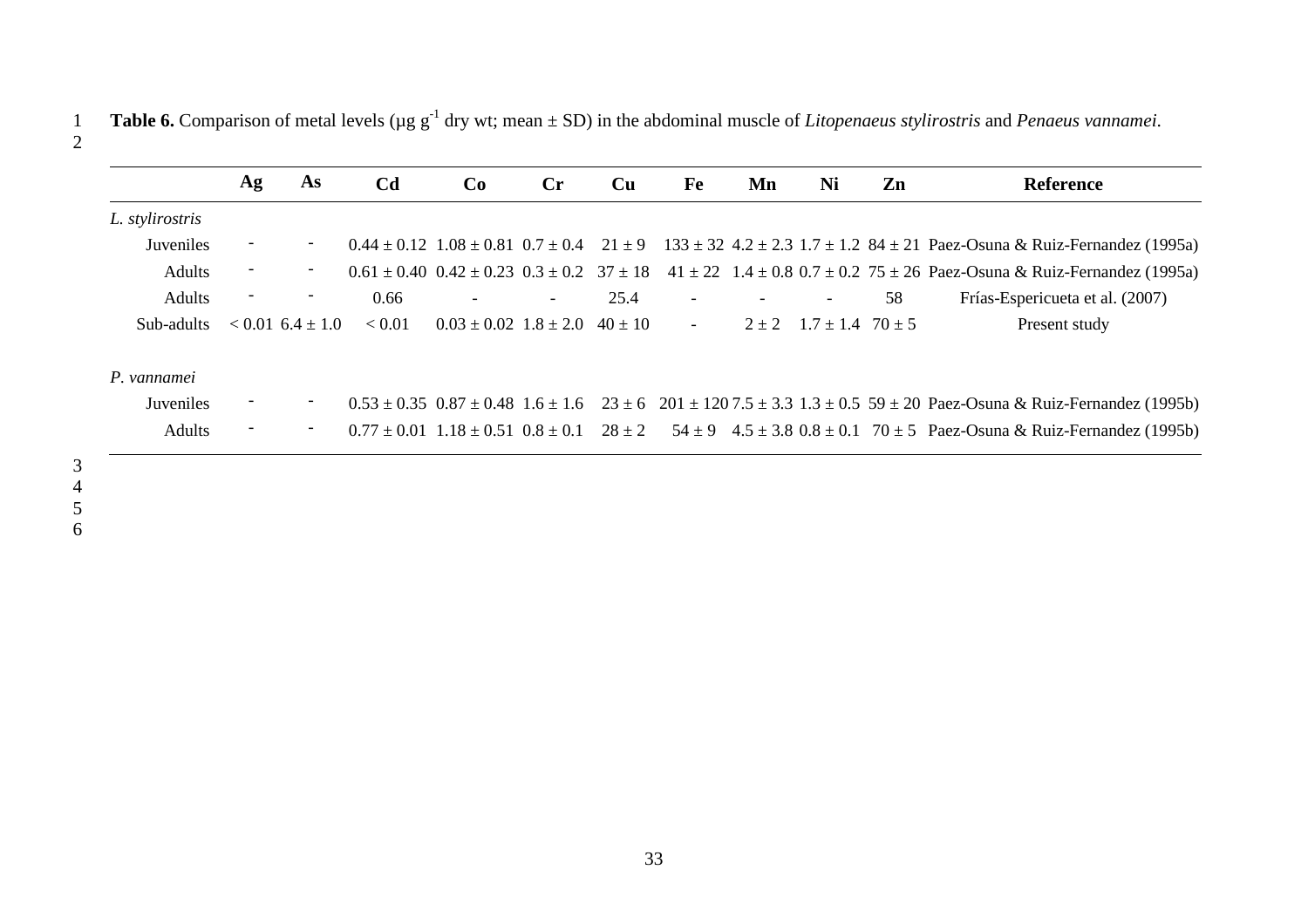1

# 2 **Captions to Figures**

3

4 Figure 1. *Litopenaeus stylirostris*. Uptake and depuration kinetics of 5 dissolved radiotracers 5  $(^{110m}Ag, \frac{109}{Cd}, \frac{57}{Cd}, \frac{51}{Cr}$  and  $^{65}Zn$ ) during a 24-d exposure (Concentration factor; mean  $\pm$ 6 SD;  $n = 20$ ), then maintained for 43 d in non contaminated conditions (Remaining % activity; 7 mean  $\pm$  SD; n = 20). 8 9 10 Figure 2. *Litopenaeus stylirostris*. Depuration kinetics (Remaining activity -%-; mean ± SD; n 11 = 20) of 5 radiotracers  $(^{110m}Ag, ^{109}Cd, ^{57}Co, ^{51}Cr$  and  $^{65}Zn)$  after a single feeding on

12 radiolabelled mussel flesh.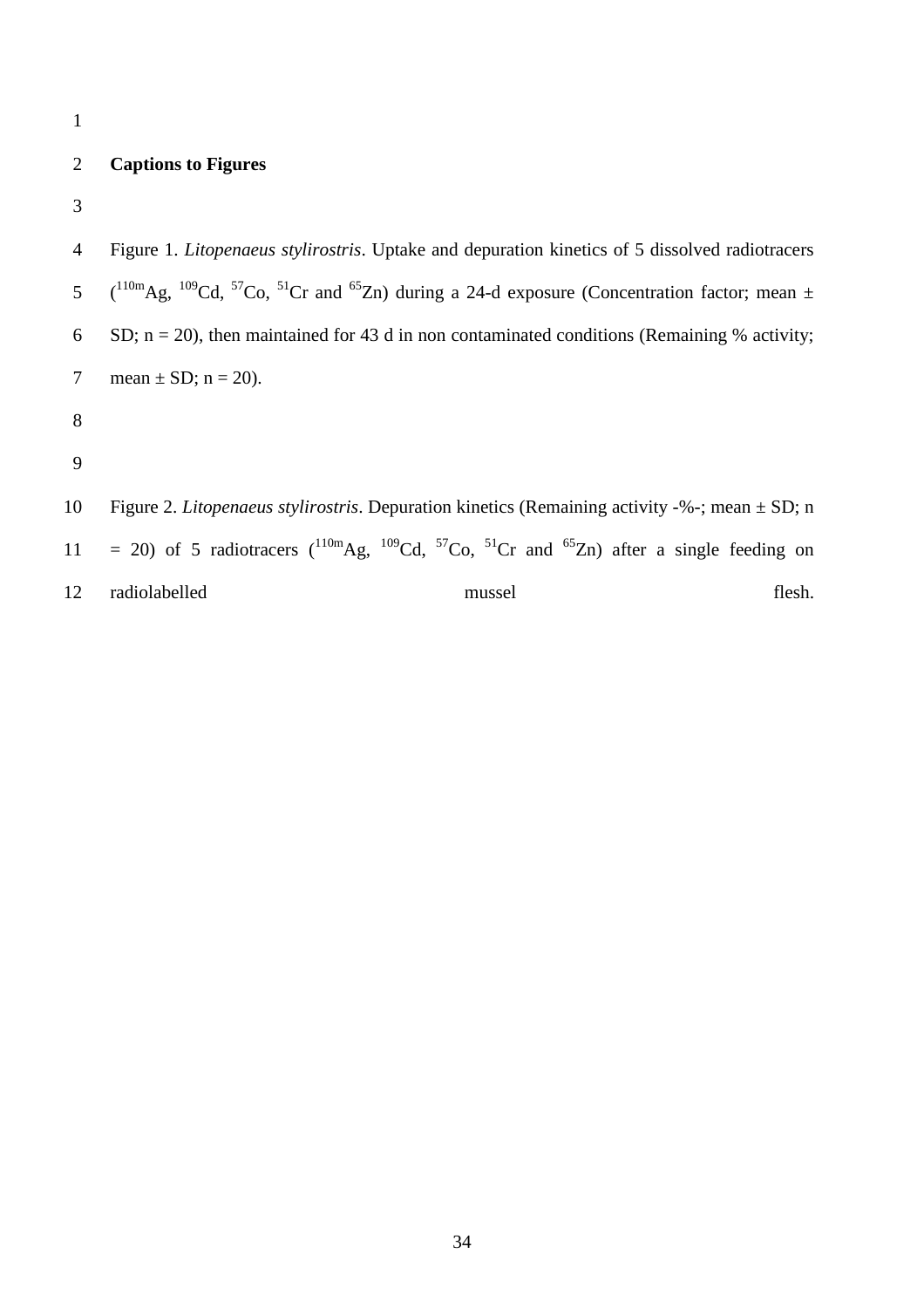

Figure 1